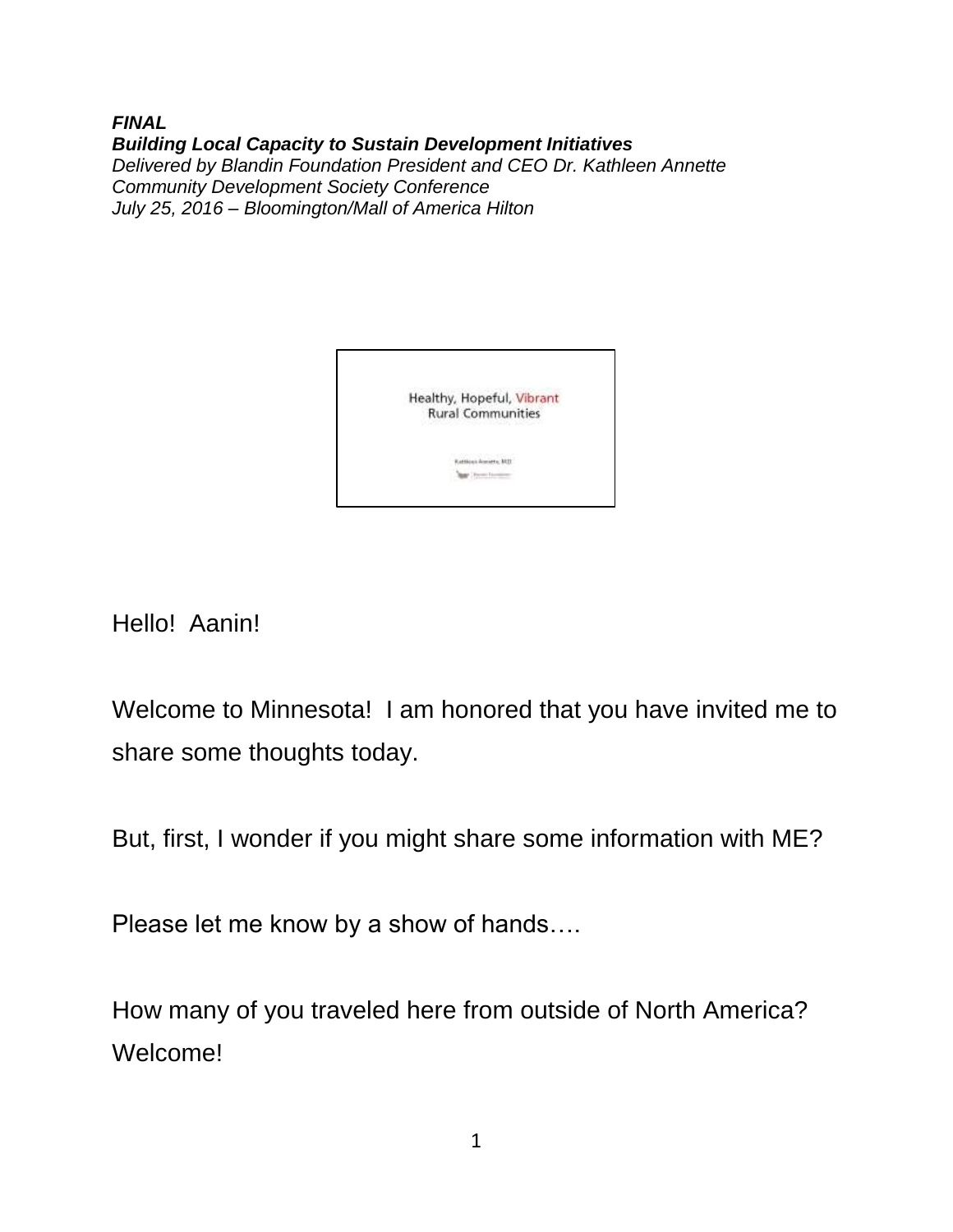How many of you are from Minnesota?

Okay, now how many of you work with communities that you would consider RURAL?

Wonderful! What a mix of differences, yet you share passion for the health and resilience of places. Of communities.

I share your passion!

Speaking of place, you may not realize that--right no--we are close to a very special place. The Minnesota Valley National Wildlife Refuge.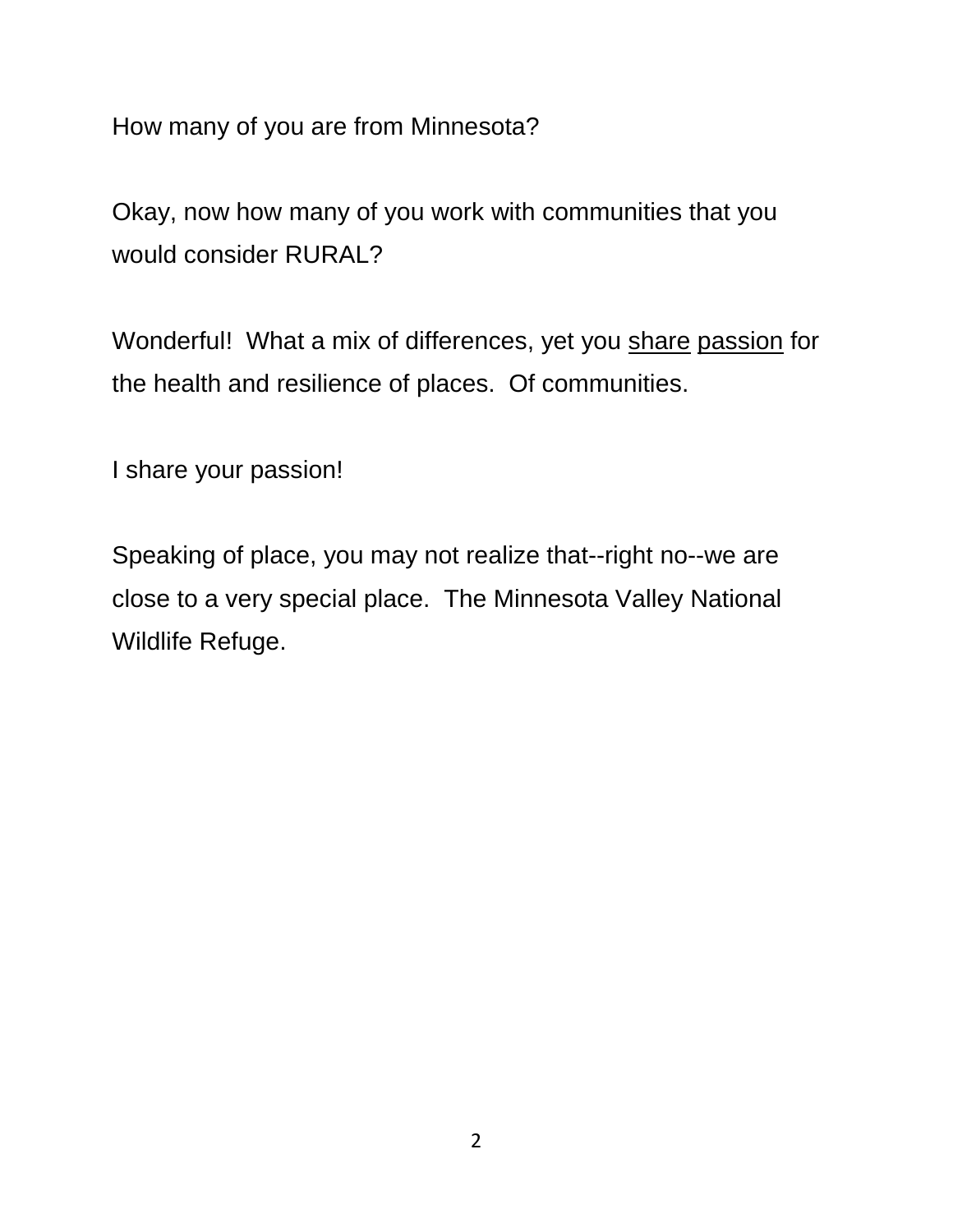

Just across the street is a corridor of land and water stretching nearly 70 miles along the Minnesota River. Not only does the refuge provide valuable habitat for a diversity of waterfowl and other migratory birds, fish and wildlife—it's 14,000 acres (or 4,700 hectares) of connective tissue.

- Human to animal,
- industrial to natural,
- urban to rural.

And, considering that some of the species here migrate thousands of miles, this is place connected to many countries and continents.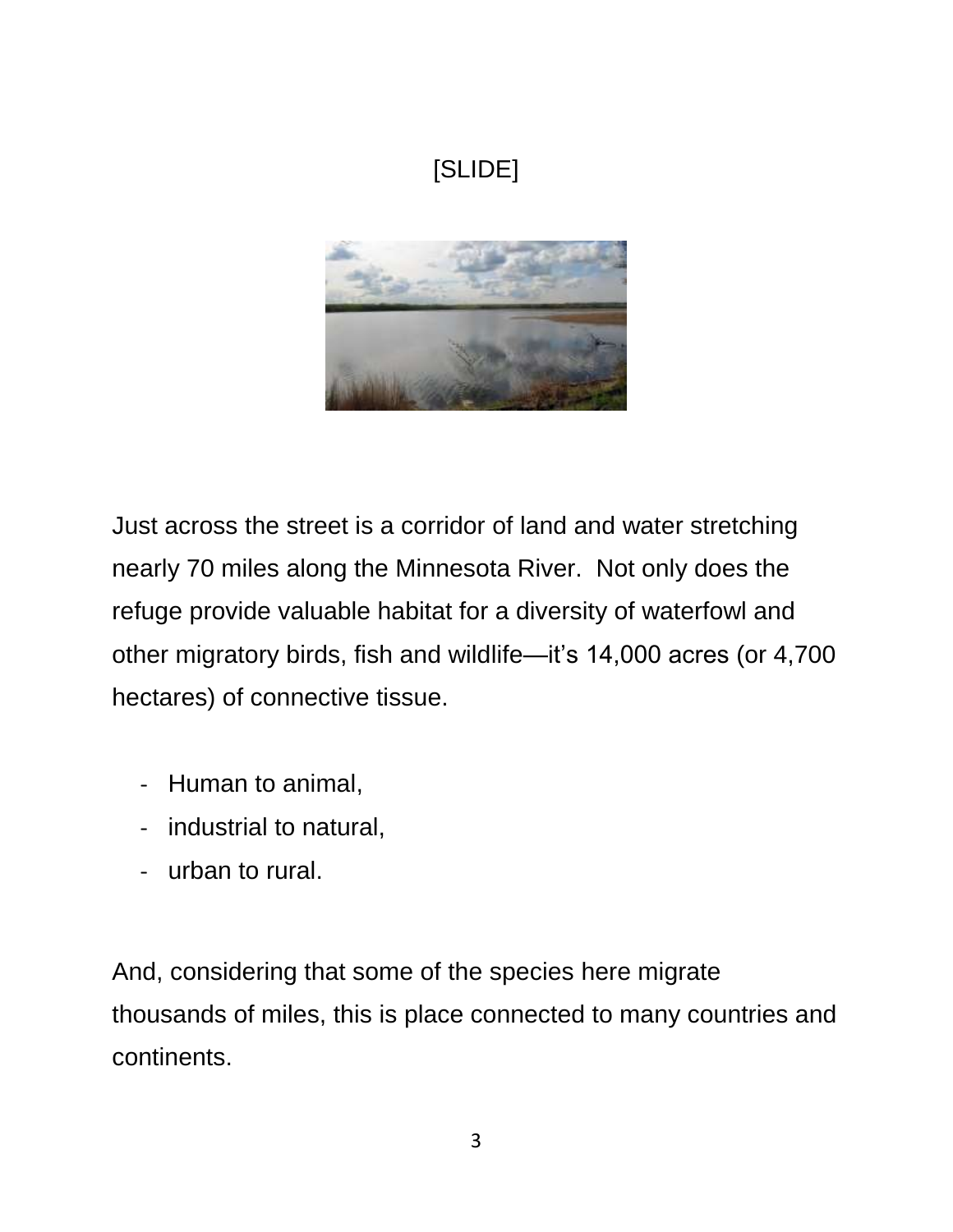So fitting, then, that we are here today together. Because change follows relationships. Progress is possible because we are connected.

It is sadly obvious when we are NOT in relationship, when people are NOT connected.

I struggle to get through reading the news every day. We are facing challenges, aren't we?

One thing I know, though, is that we can do together what seems impossible to do alone. I see, every day, how people come together for the sake of their communities.

How do communities gain the capacity to do the heavy work of creating ambitious, vibrant and resilient futures? And, when they do, how can it be sustained?

This year, my organization celebrates 75 years of standing with Minnesota's rural communities to design and claim ambitious, resilient futures. How many communities?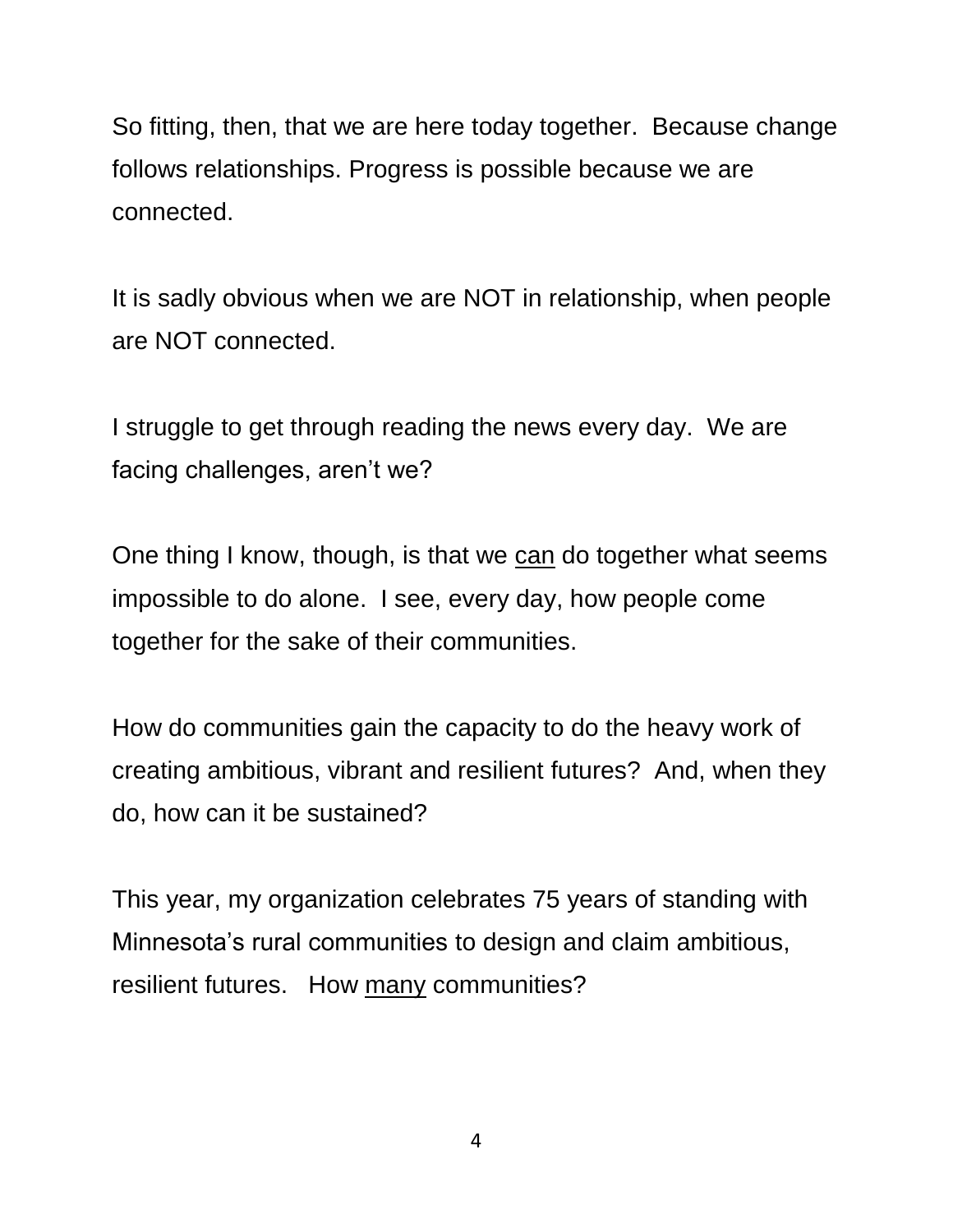

We've worked with 209 places on broadband, provided grants in 5400 communities, and there are Blandin-trained community leaders in 2100 communities.

My hope is that some of the insights gleaned from the past quarter-century will be helpful to you as you are bulding local capacity to sustain development.

First, a bit more background…

Blandin Foundation is one of only a handful of private foundations in the United States focused exclusively in rural places. By rural, we define this as communities of fewer than 35,000 people.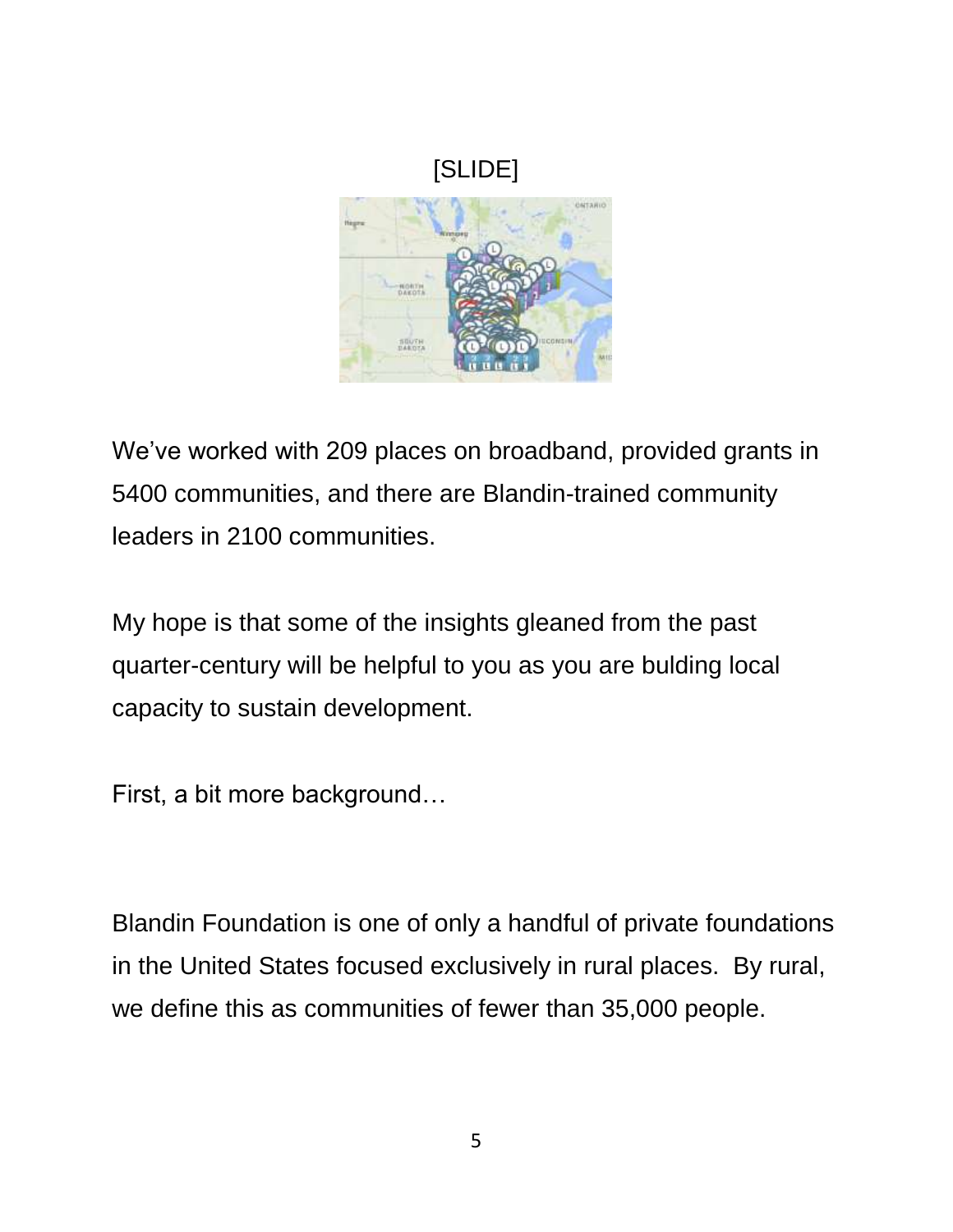I realize that the concept of philanthropy means different things around the world.

We do three main things:

First, we provide grants of money, primarily to other nonprofits. For example, we provided a grant to help support this conference. Each year, we award about \$12 million in grants. And only in Minnesota.

Blandin Foundation also works with rural Minnesota communities on issues that could have significant impact on their futures. Right now, one of those big issues we have been working on is access to--and use of--high-speed Internet, or broadband.

[SLIDE: photo of Project FINE, along with a map]

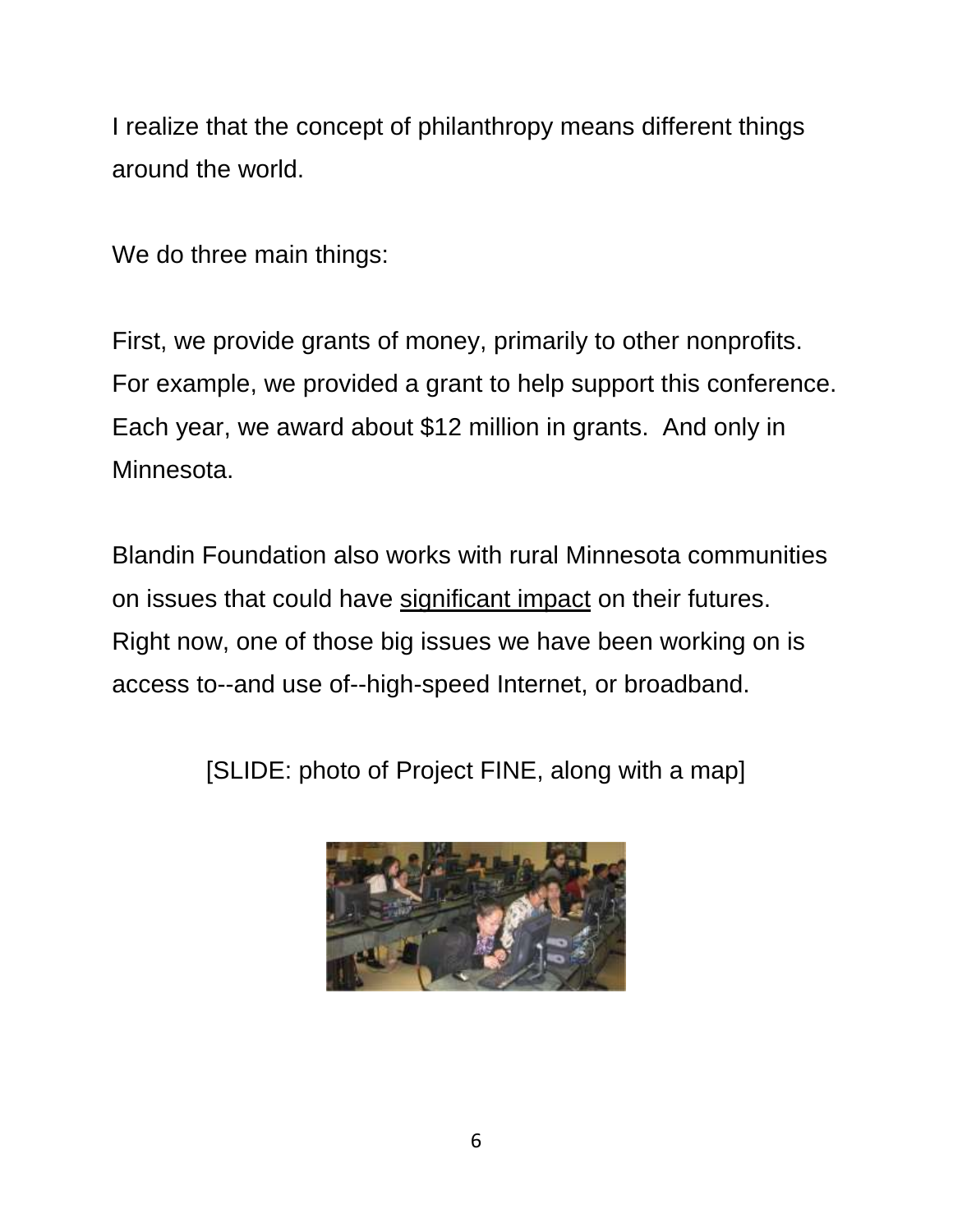In Winona, Minnesota, which is a few hours from here, Project FINE has been teaching people new to this country how to use the Internet—in their native languages.

So that they can communicate with family, apply for jobs, take classes, and so on. Winona—and its leaders such as those at Project Fine--have participated in our Blandin Community Broadband Program that helps the community to decide

- what technology infrastructure it needs for its future,
- connects leaders as they explore options, and
- supports them with matching grants as they learn and explore technology.

The third thing Blandin Foundation does is to train rural people in community leadership.

[SLIDE: photo]

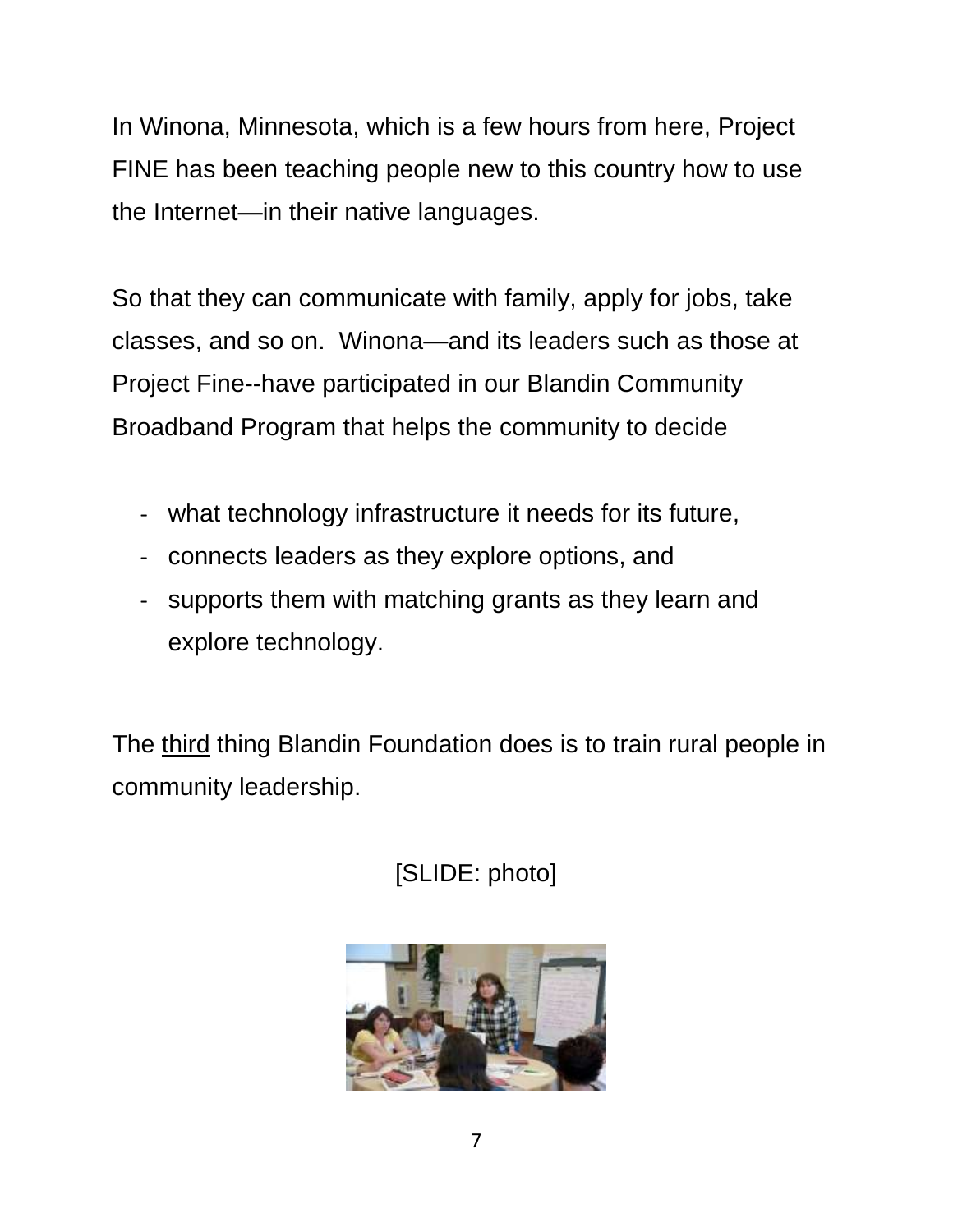There is no question. The best investment we ever have made in sustained, positive change is training diverse and committed community leaders.

More than 7,000 community leaders have spent up to 8 long days in leadership training with the Blandin Foundation over the past 30 years. We have had the honor of spending more than half a million hours with these local leaders.

Are there Leadership Program alums in the room today? Great! That's the Blandin Foundation. [PAUSE]



[SLIDE: graph]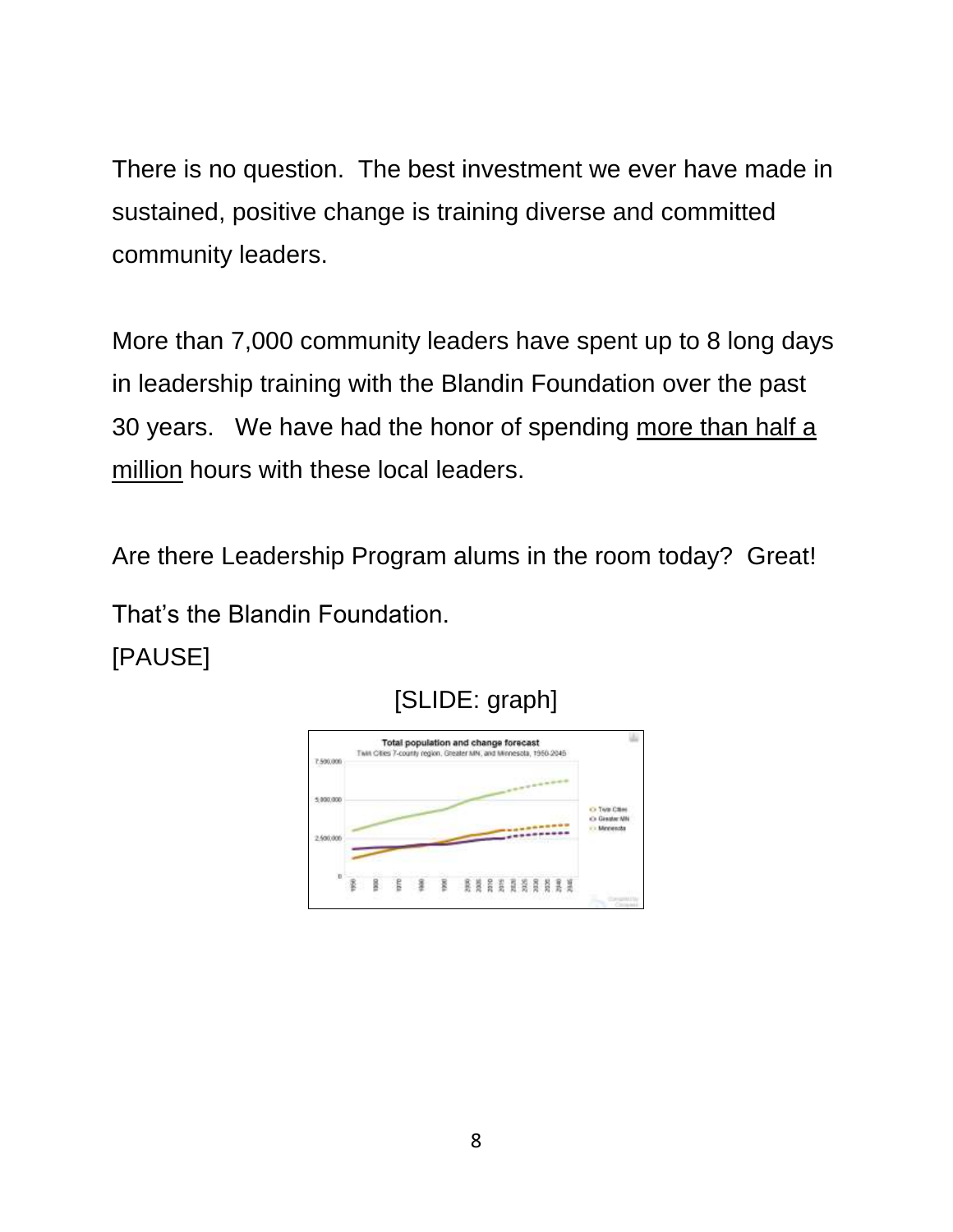For those of you not from this state, a few points of reference about where you are. In Minnesota, our population is split about equally between the metro region (which includes Minneapolis and St. Paul) and everywhere else, which we call "greater Minnesota."





We have large parts of the state that are full of small towns, cities and townships. (The light-gray areas.) Some of our rural counties (like St. Louis County) have quite low density, but are skewed by a single larger city (like Duluth).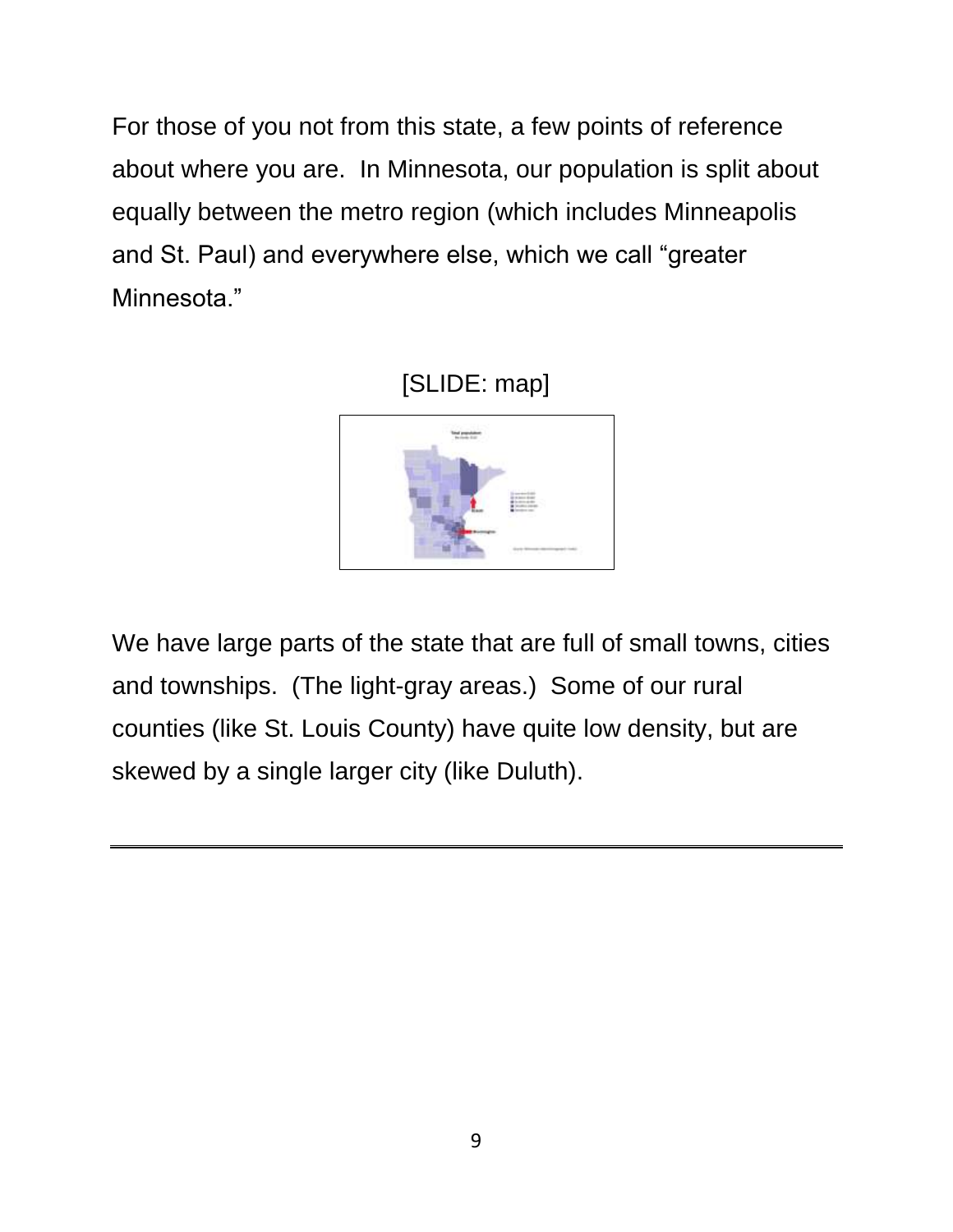### [SLIDE: pie chart]



Our racial and ethnic picture looks like this. We are a dominantly white culture. In both urban and rural places, we also are seeing growth in diversity that has come with new people, often immigrants, filling gaps in the workforce.

If I were to describe rural Minnesota in a few words, I would say that:

- We are nearly half of the state's population
- We fill the landscape with hardworking, diverse and passionate people
- We require a lot of community leaders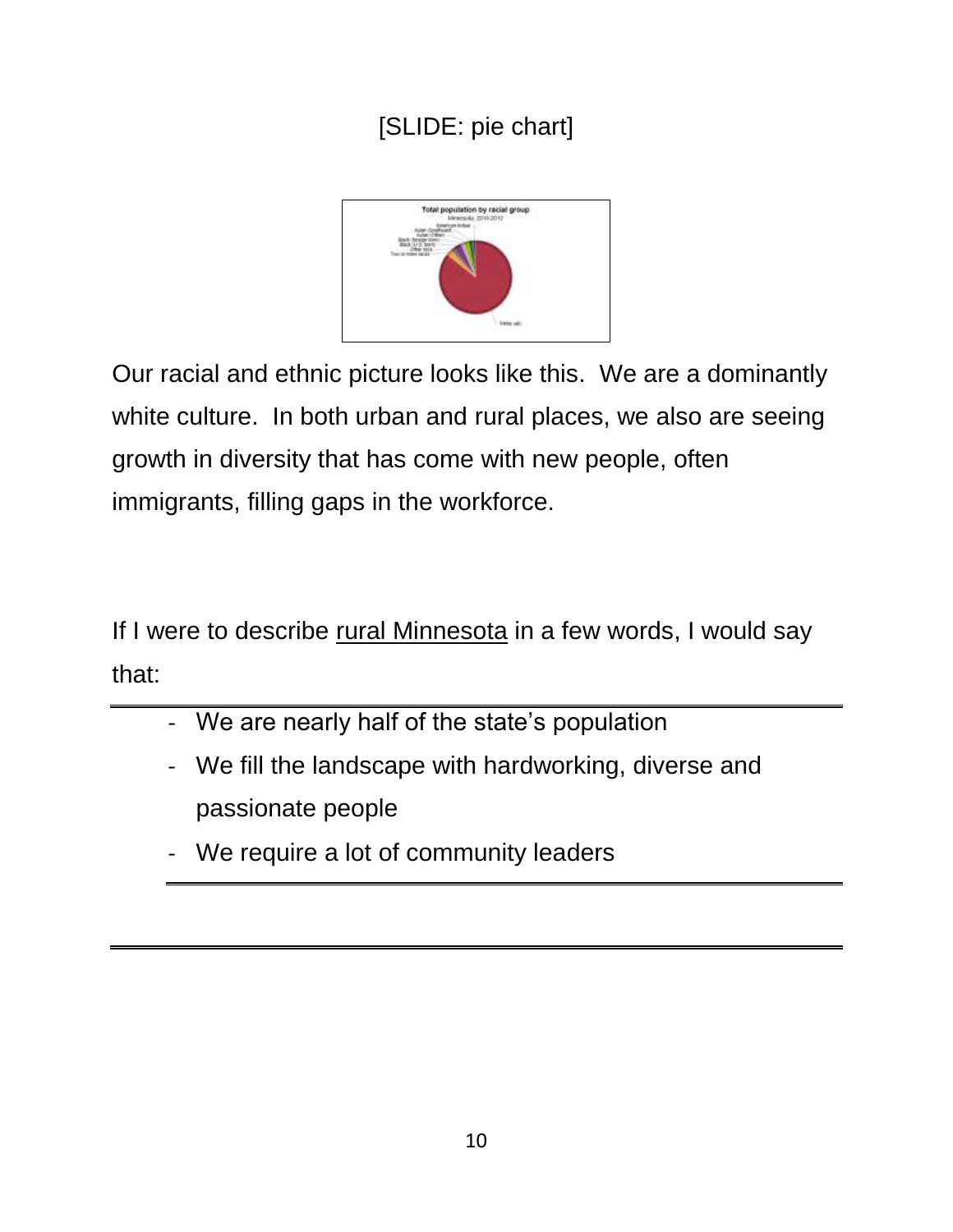

I also want you to know that rural Minnesota is a place of assets—beautiful lakes and rivers, Rich forests, minerals and earth. Inspiring children. Thriving indigenous peoples. And, yes, challenges.

[SLIDE: state map]



For example, much of the state's poverty is in rural areas.

Especially in northern Minnesota, where we are based. (Darker areas are the highest number of people below the poverty level.)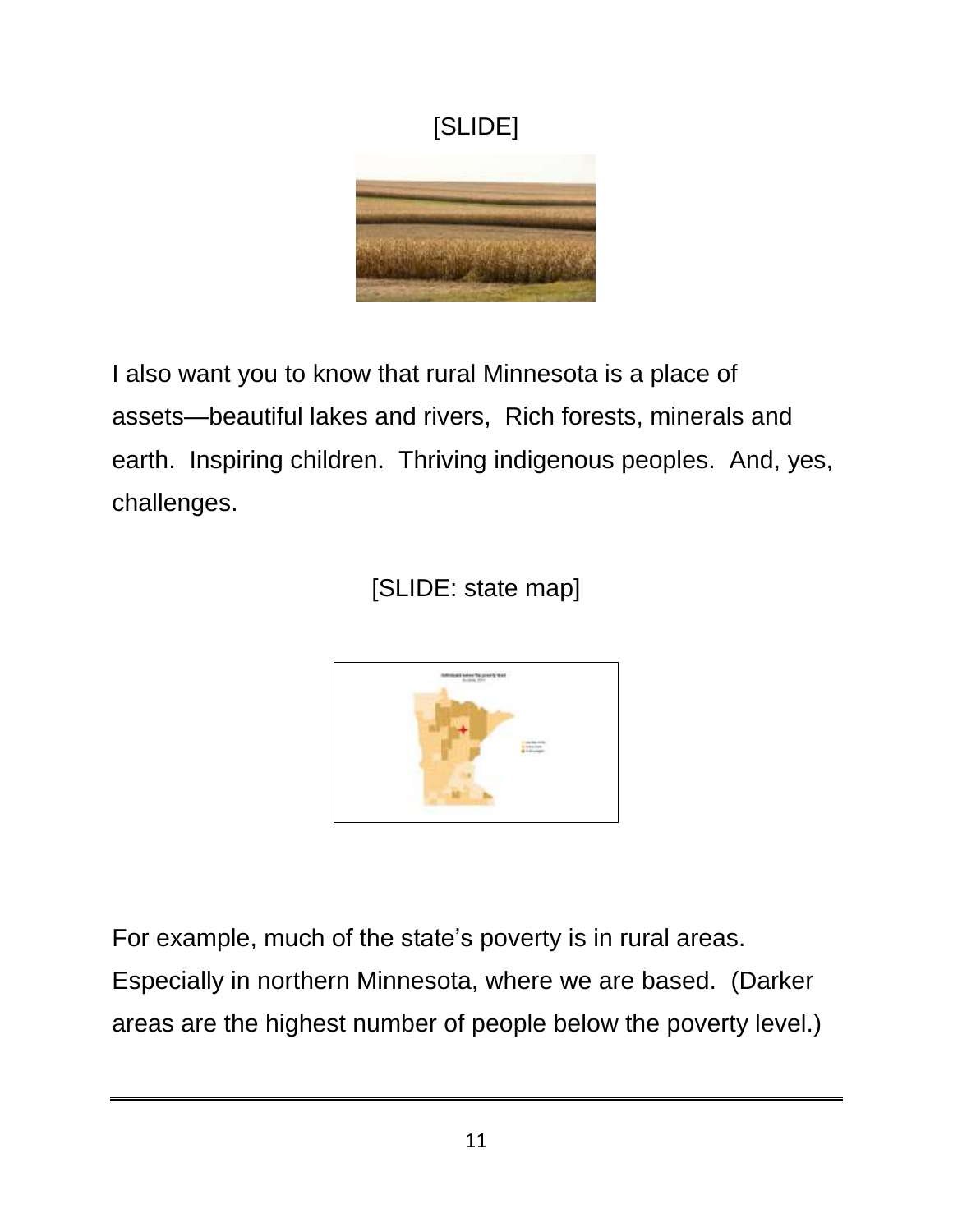



You should also know that the Community Development landscape in Minnesota is quite rich!

There are many Regional Development Organizations. Plus, local, regional, state, federal and academic partners are engaged. Some of us foundations are at the table, too. We are working together to both better align and to build and sustain our capacity.

A shout-out to those who lead this work to bring us together around community development in Minnesota. As if you don't have enough to do to focus on your own region, you have seen the possibilities of working together. That's leadership!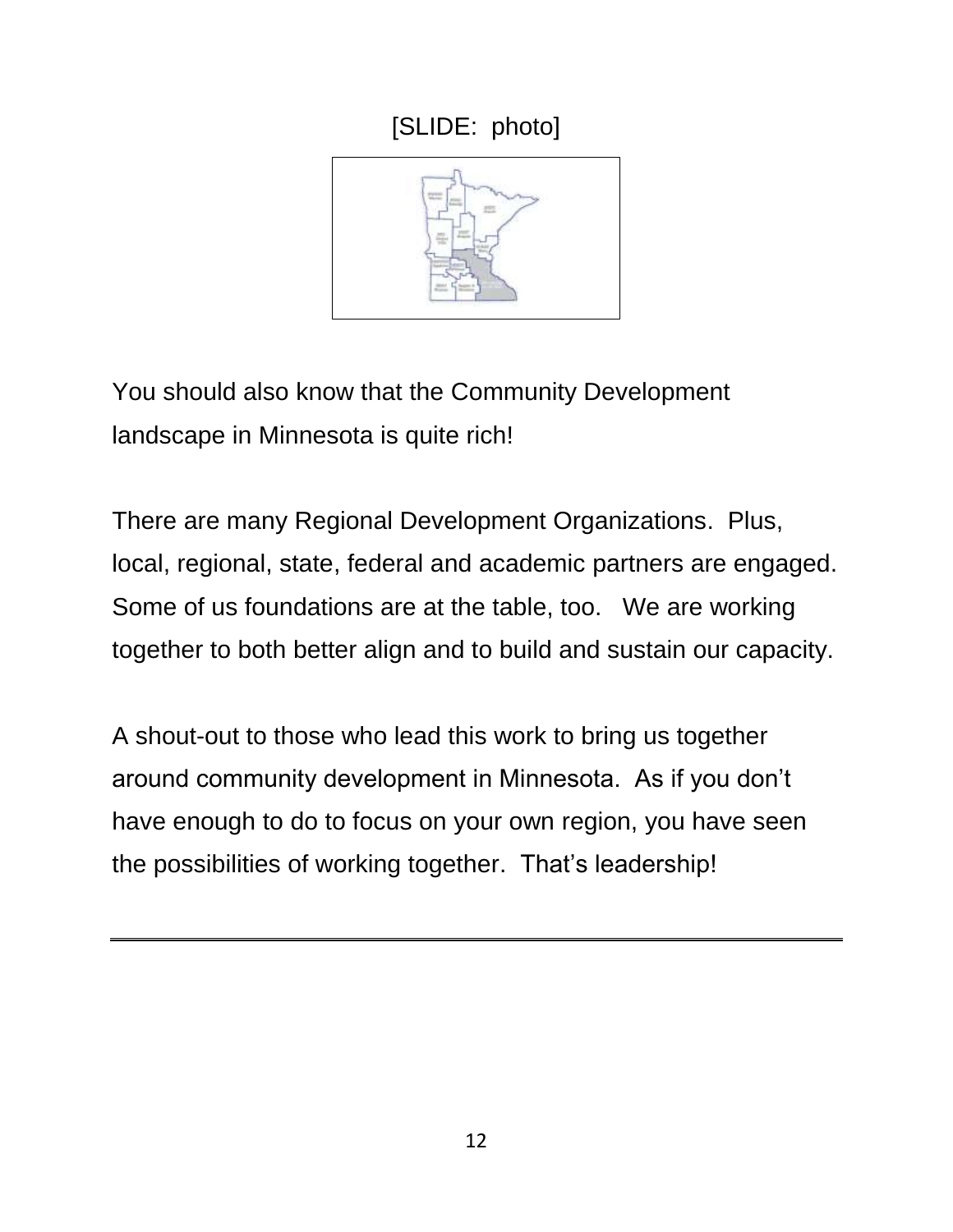### [SLIDE: photo]



Yes, each community, each region is different. And yet, we have common interest in resiliency. Collaboration is one way we sustain each other.

Together we can better communicate that "community development matters." And, together we can help to explain that the work has changed. Today's development looks different. In the new economy, barriers of distance have disappeared. Community vibrancy is more complex—it demands that we look beyond the mainstream.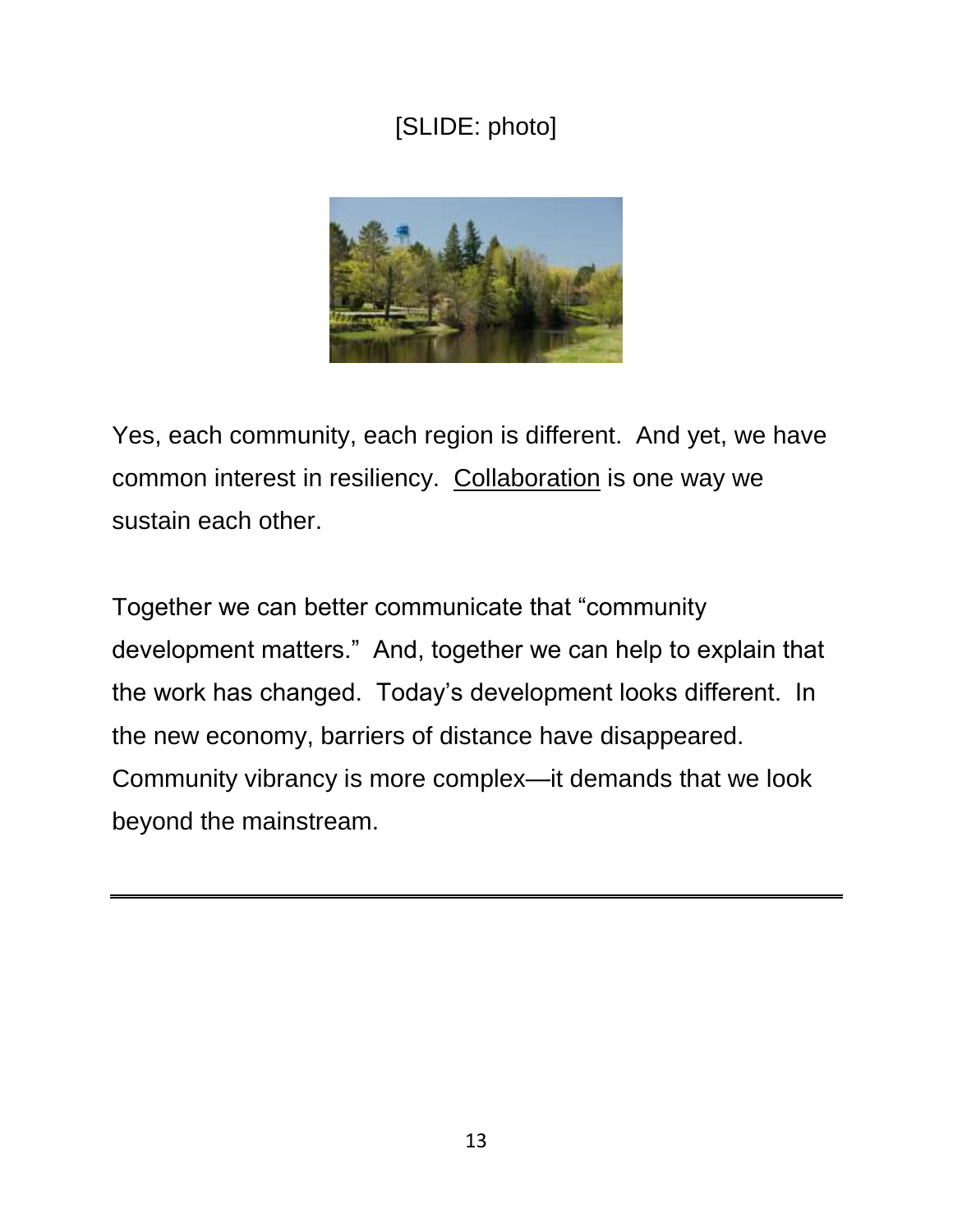In Minnesota, we also have identified the opportunity to learn together. Together, we have created the Minnesota Network of Community Developers. Blandin Foundation is honored to facilitate this work, because we see how innovation and change is happening at the local level. If you want to be hopeful, look at local people designing and claiming their futures. This is where change and hope is, at community.

[SLIDE: photo]



I heard a funny story the other day.

A rocket scientist was asked if his work was hard. He said, "You think this is hard work? Try community work."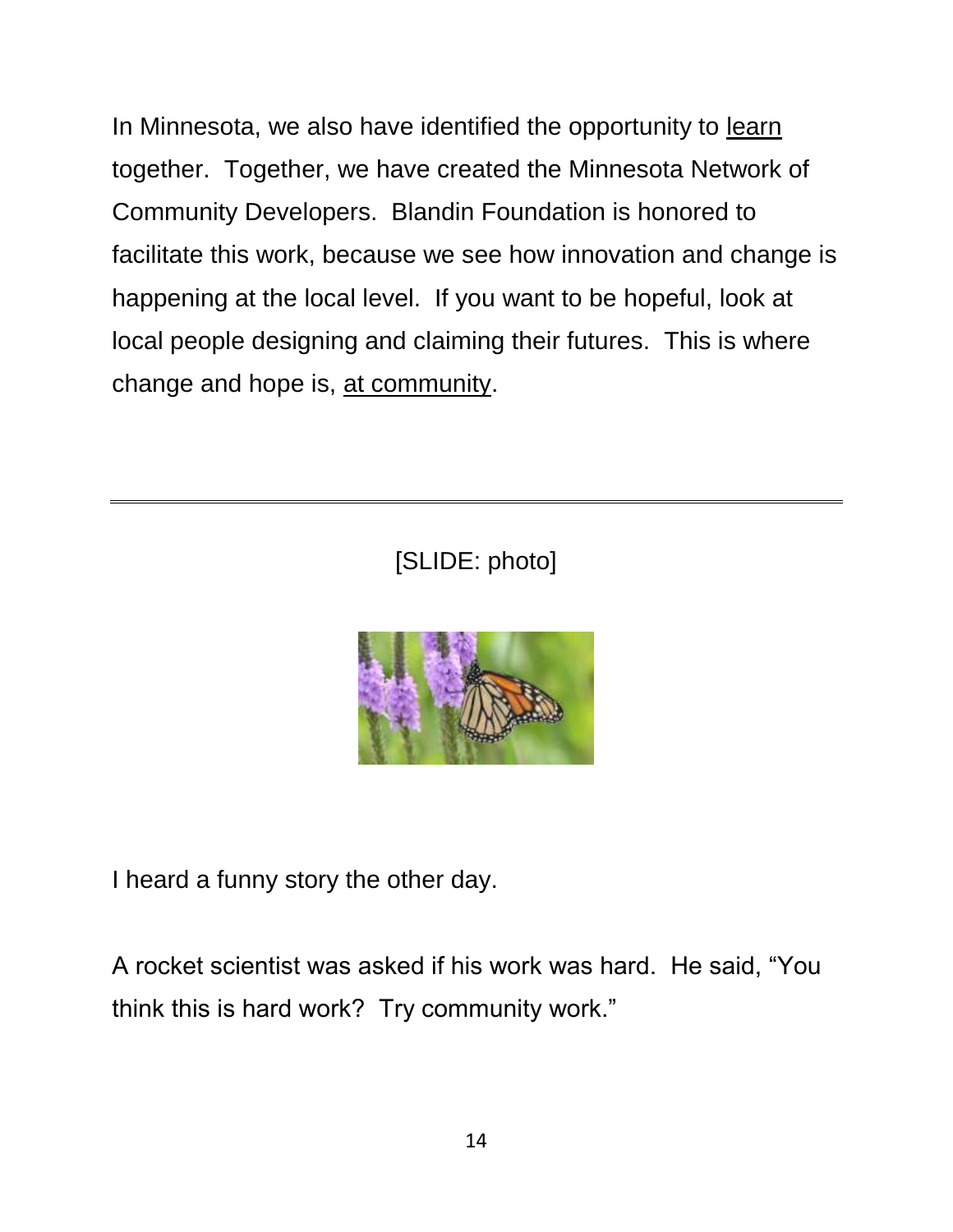Community, after all, is not a thing. It is a living system. Or, more accurately, a web of inter-connected systems. (Like the Refuge across the street.) [POINT]

Every community is different. A community is shaped by its geography, its history, its resources and the cultures of its peoples.

And, yet, we see some common themes. Here are my top five lessons learned.



**Lesson Number One: The healthier the community, the more its residents are able to solve problems and create new trajectories**.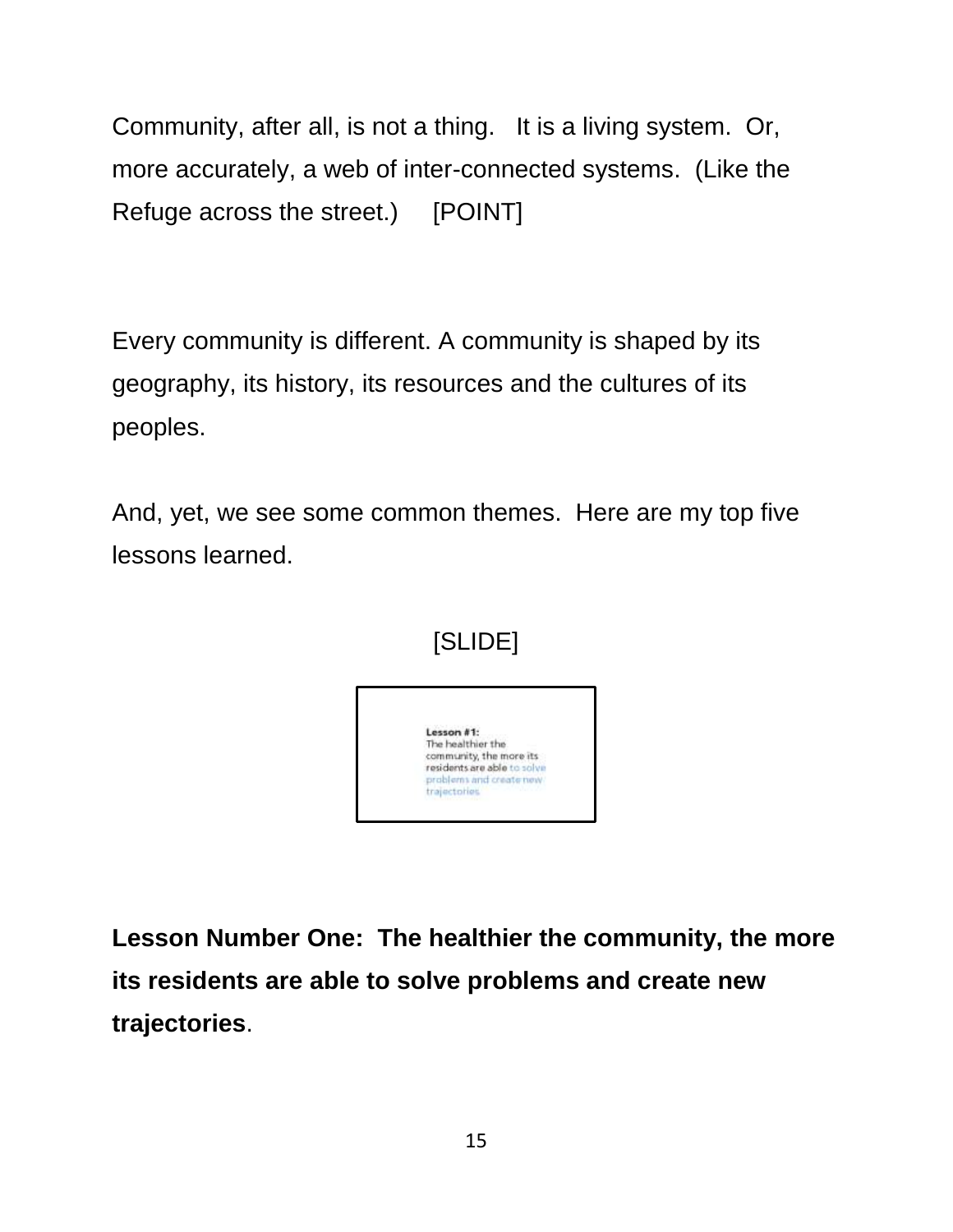In Blandin Foundation's experience, community "health" can be understood and assessed through 9 lenses, or dimensions. While they are distinct, these dimensions are inter-related.

I'd like to describe each just a little bit.



# - [SLIDE]

- **Life-long Learning** -- In a healthy community, all ages have access to educational opportunities. People are engaged, they're informed, they're fired up!

## [SLIDE]

- **Inclusion** -- People consistently and intentionally see and seek differences, believing that their community is stronger for them.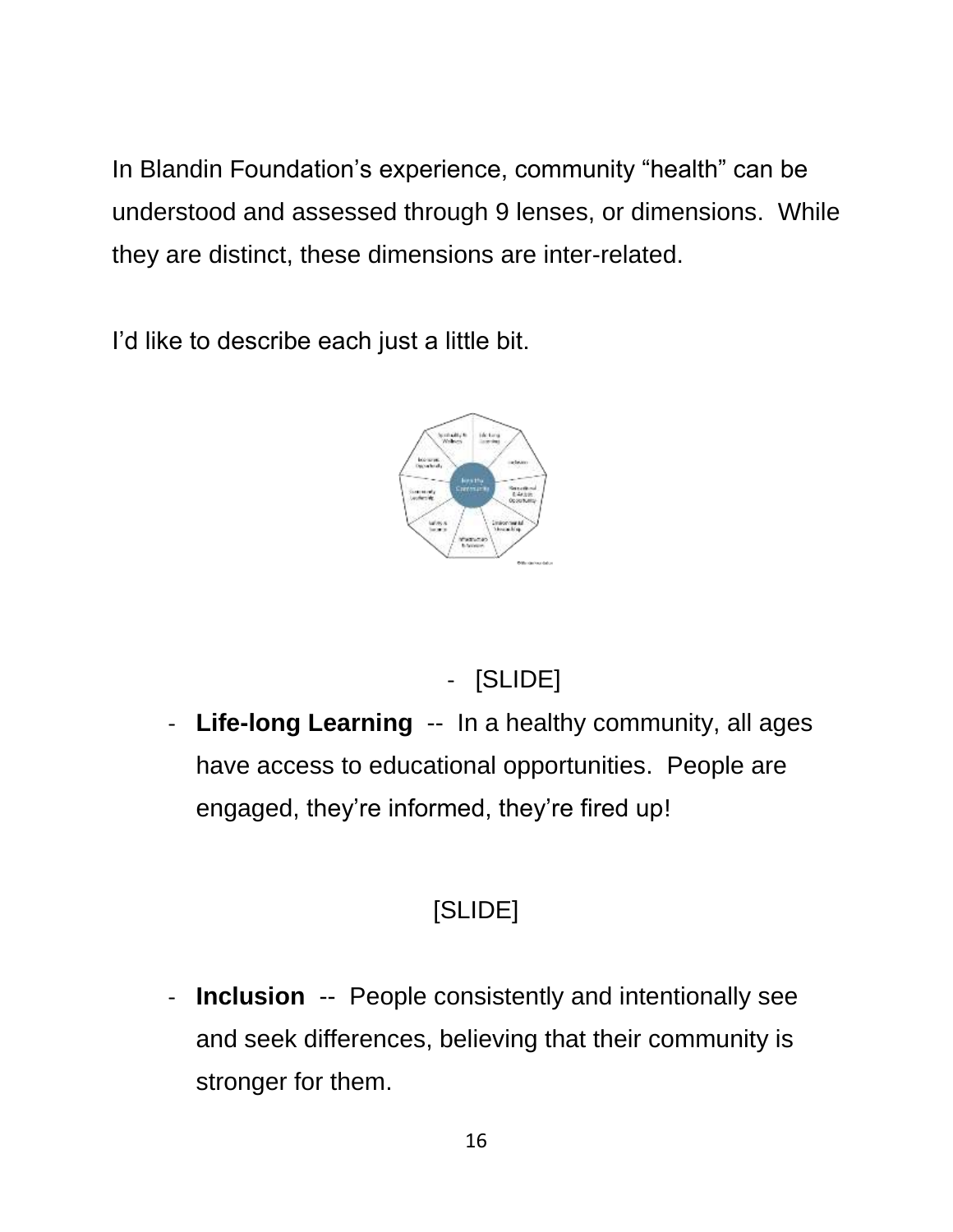I need to tell you about Grand Rapids and the Circle of Healing. The Circle is a wide range of individuals who have meeting to understand, and now to reconcile, differences between White and Native American cultures and history.

The police chief, the chamber of commerce president, a judge, and a whole bunch of diverse people—meeting to hear from each other, to dig deep into issues like historical trauma, and to imagine a different future for the region and it's peoples. It's a terrific example of intentional inclusion!

### [SLIDE]

- **Recreational and artistic opportunity** -- that meet the needs of all and express the cultural backgrounds, talents and experience of all community members.

## [SLIDE]

- **Environmental Stewardship** -- Environmental sustainability is very present for rural places—where we have many of the country's solutions, like wind power and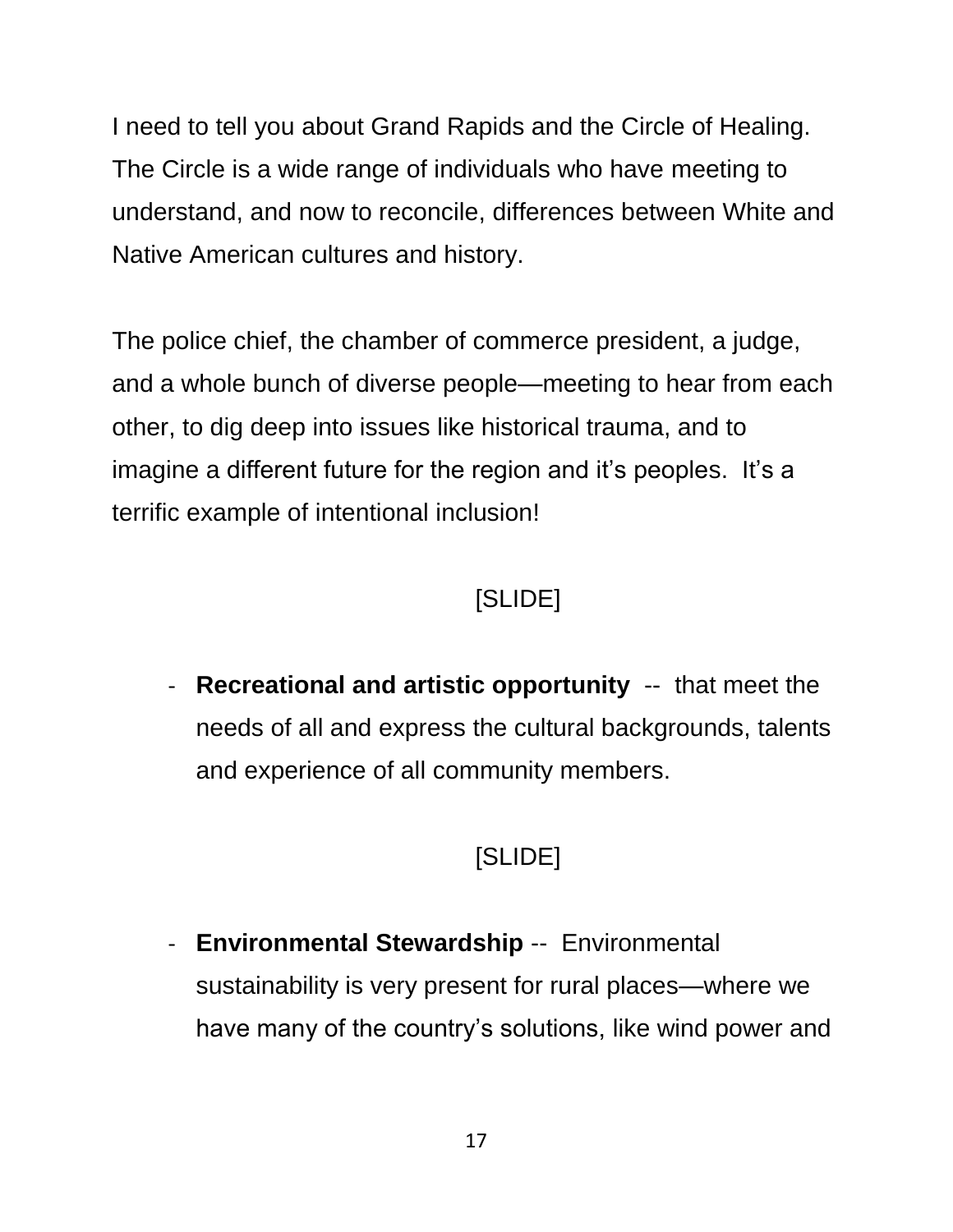forests. Rural places also are particularly vulnerable to forces like climate change

### [SLIDE]

- **Infrastructure** and **Services** -- Whether it's transportation, broadband, water, sanitary living conditions—everyone has access.

#### [SLIDE]

- **Safety and Security** -- measures that protect everybody, informed by differences such as culture and mental health.

In our recent Rural Pulse study of statewide perceptions, we definitely have seen heightened concern. It's tough to focus on anything else, when you don't feel safe.

#### [SLIDE]

- **Community Leadership** -- I'll say more about this in a bit.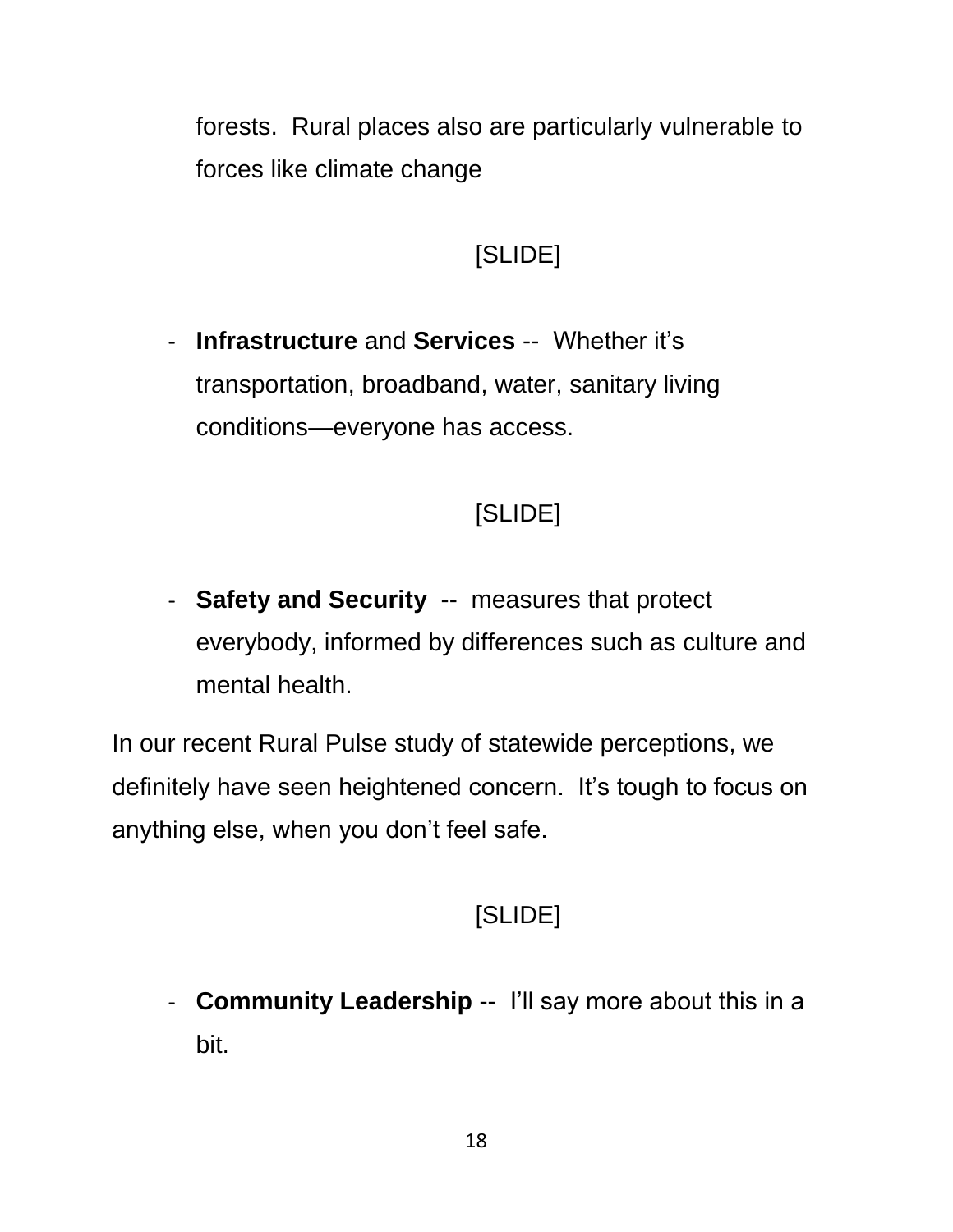- **Economic opportunity** -- All people can earn an income that allows them to live with dignity.

## [SLIDE]

- **Spirituality and Wellness** – A healthy community recognizes that a person does best when they are sound in body, healthy in mind, and grounded in values that direct their lives. This goes for you community developers, too.

Again, it is the *balance* of all these separate, but inter-related, dimensions that leads to a healthy community. And a healthy community is much more able to create and sustain positive change.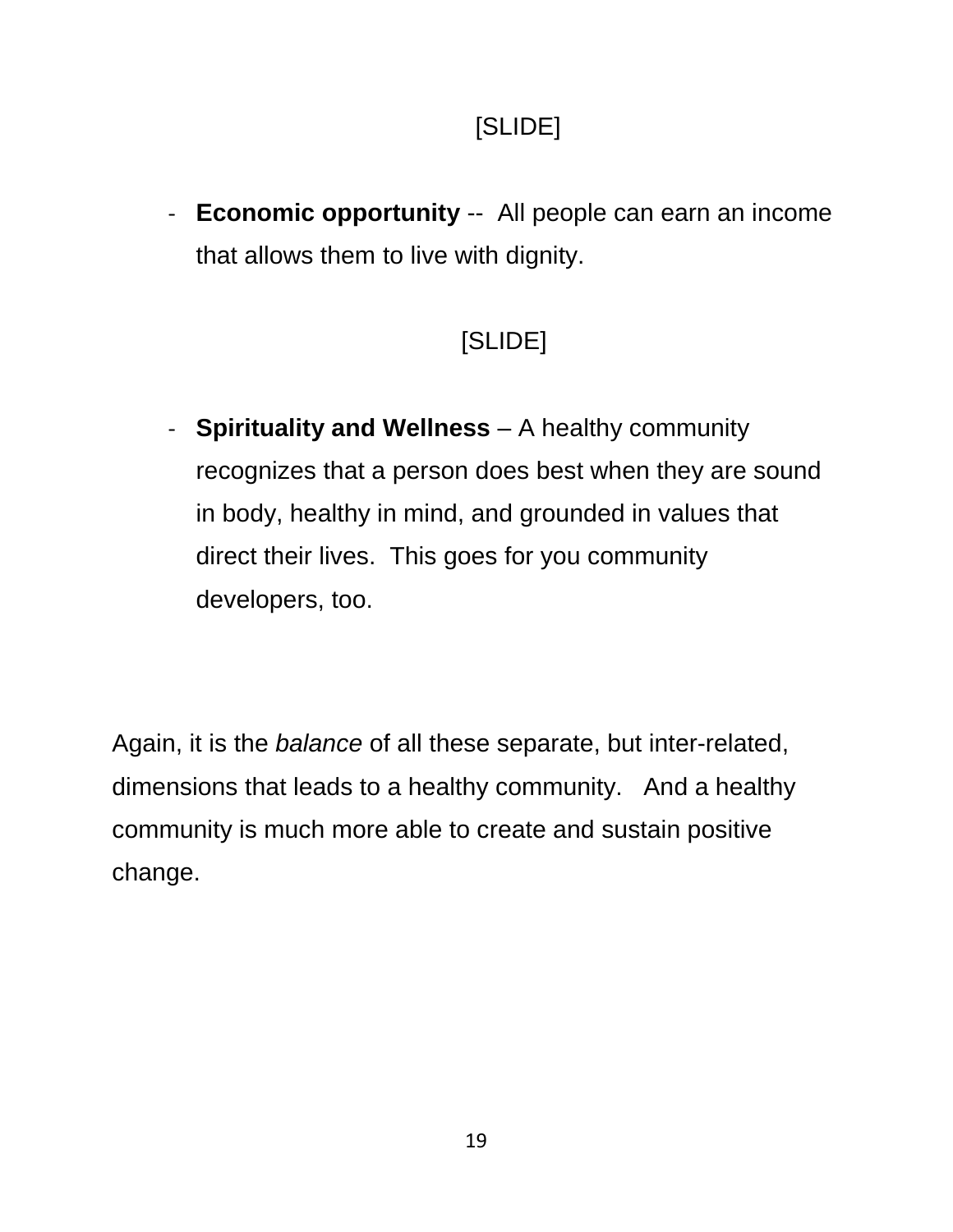#### [SLIDE: Lesson 2]



The second lesson I'd like to share with you is that **Change can happen from anywhere**.

Especially today, a leader does not need the power of position to make things happen for their community. Anyone can frame issues, build social capital and mobilize resources. In fact, one of the hallmarks of healthy communities is that engagement and power are widely distributed with multiple stakeholders.

# [SLIDE]

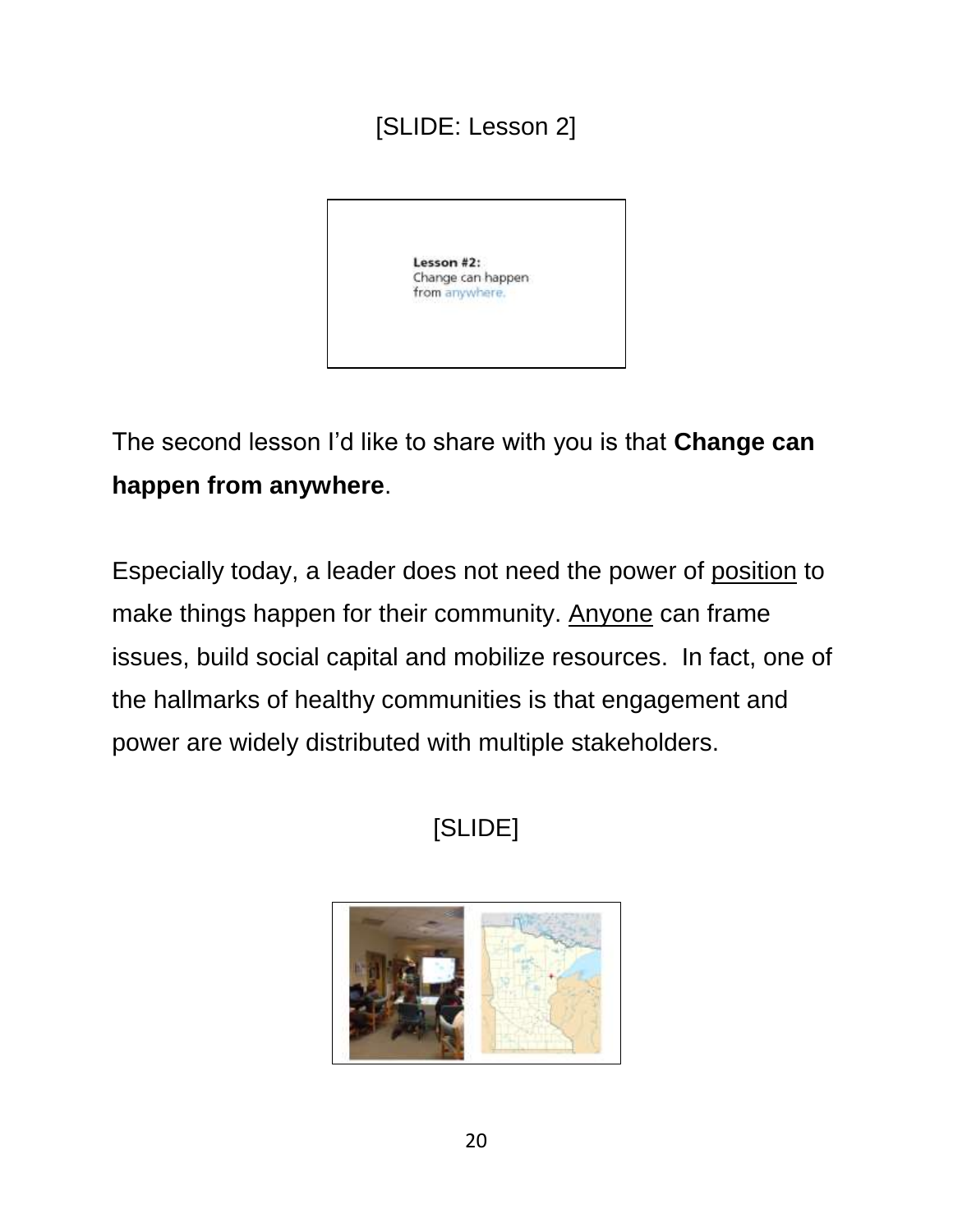The Fond du Lac Band of Ojibwe, northeast of here, took this challenge head-on. The band's Information Technology team stepped up as leaders in an unprecedented way.

They saw economic opportunity in their community's ability to leverage technology—wi-fi access, lots of training, strategic planning for infrastructure.

In the process, youth participated in the band's App Camp and created websites and apps that bring culture to life—both for their own generation and others. Technology and culture leadership now is coming from those youth…wow.

Again, change can happen from anywhere. Change at Fond du Lac is happening from everywhere.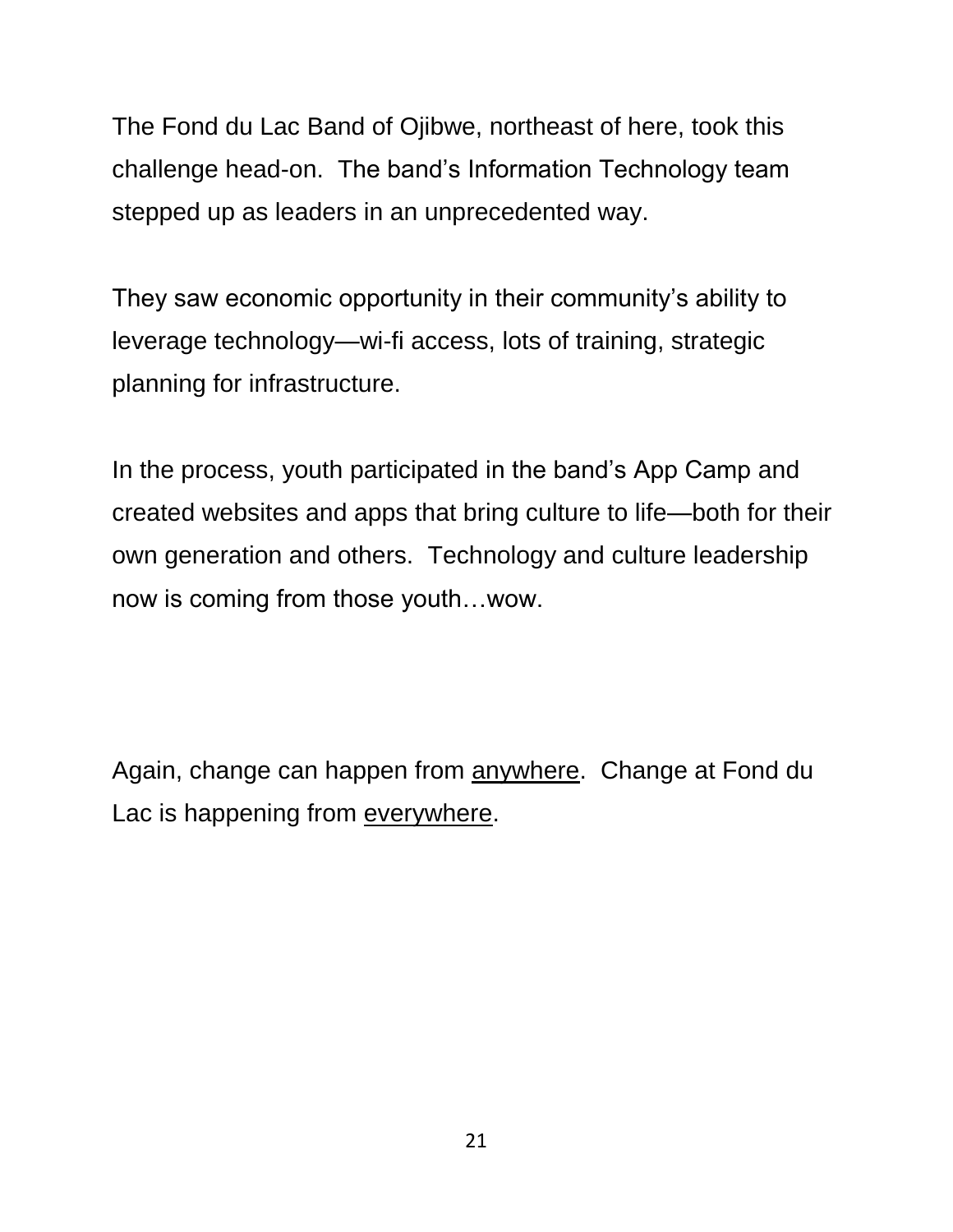### [SLIDE: Lesson 3]



Closely related to that is lesson #3: **Leadership is an unlimited resource**.

Interestingly, leadership is even more needed in rural communities than in larger cities.

At University of Minnesota Extension's Center for Community Vitality, Ben Winchester has been measuring rural leadership. Ben will remind you that, on a per-capita basis, rural communities need more leaders to get things done. A big thank you to Ben and Extension for your thought leadership on brain gain and rural community!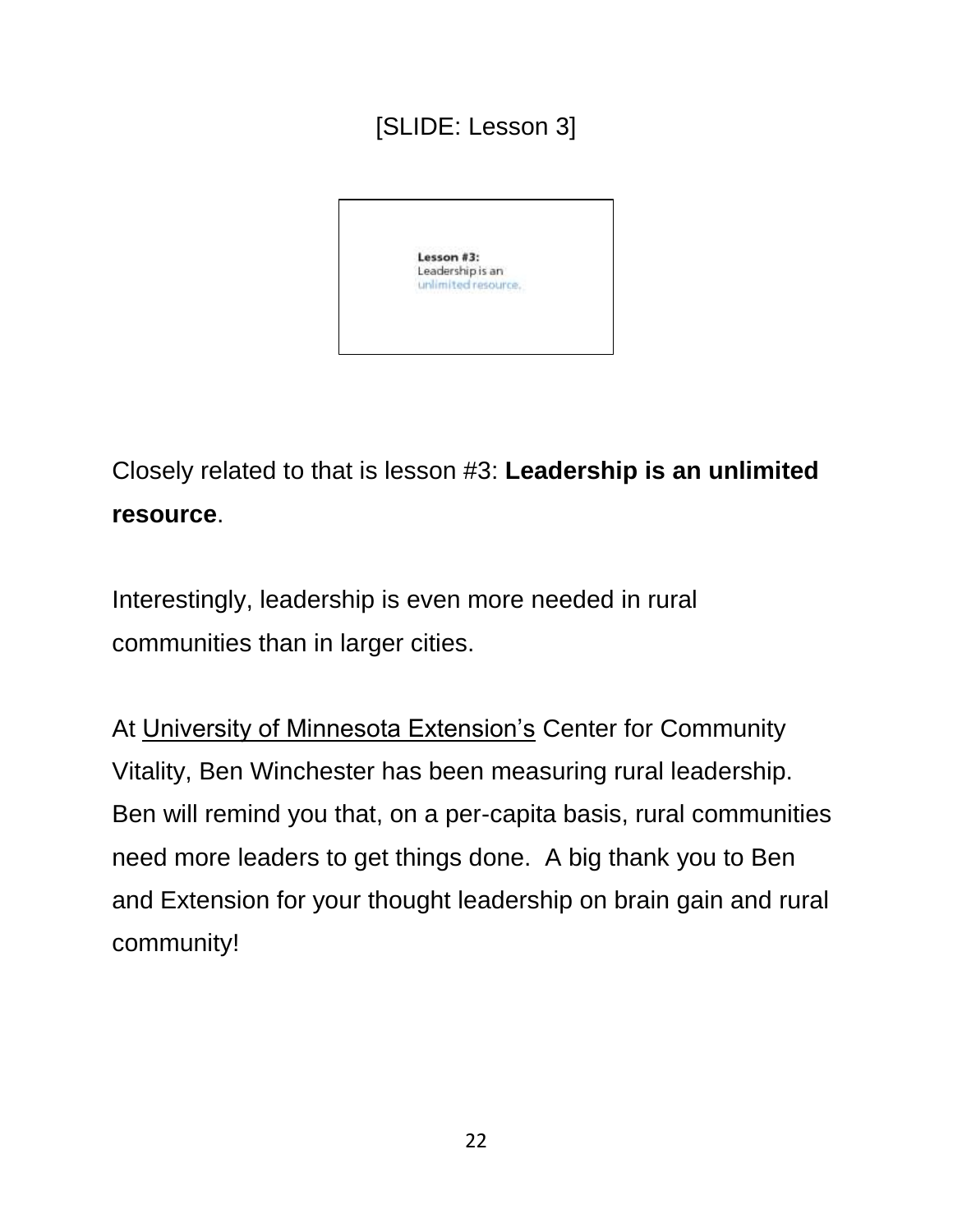So, how is rural doing on attracting and developing community leaders?

[SLIDE: RP data]



The hard truth is, not all communities put their people assets to work.

Our Rural Pulse survey found that 26% of respondents had *never* been invited to play a leadership role. And only 41% of rural residents say they had recently served in a community leadership role.

I know that, as community developers, you have a vested interest in a community's ability to get things done.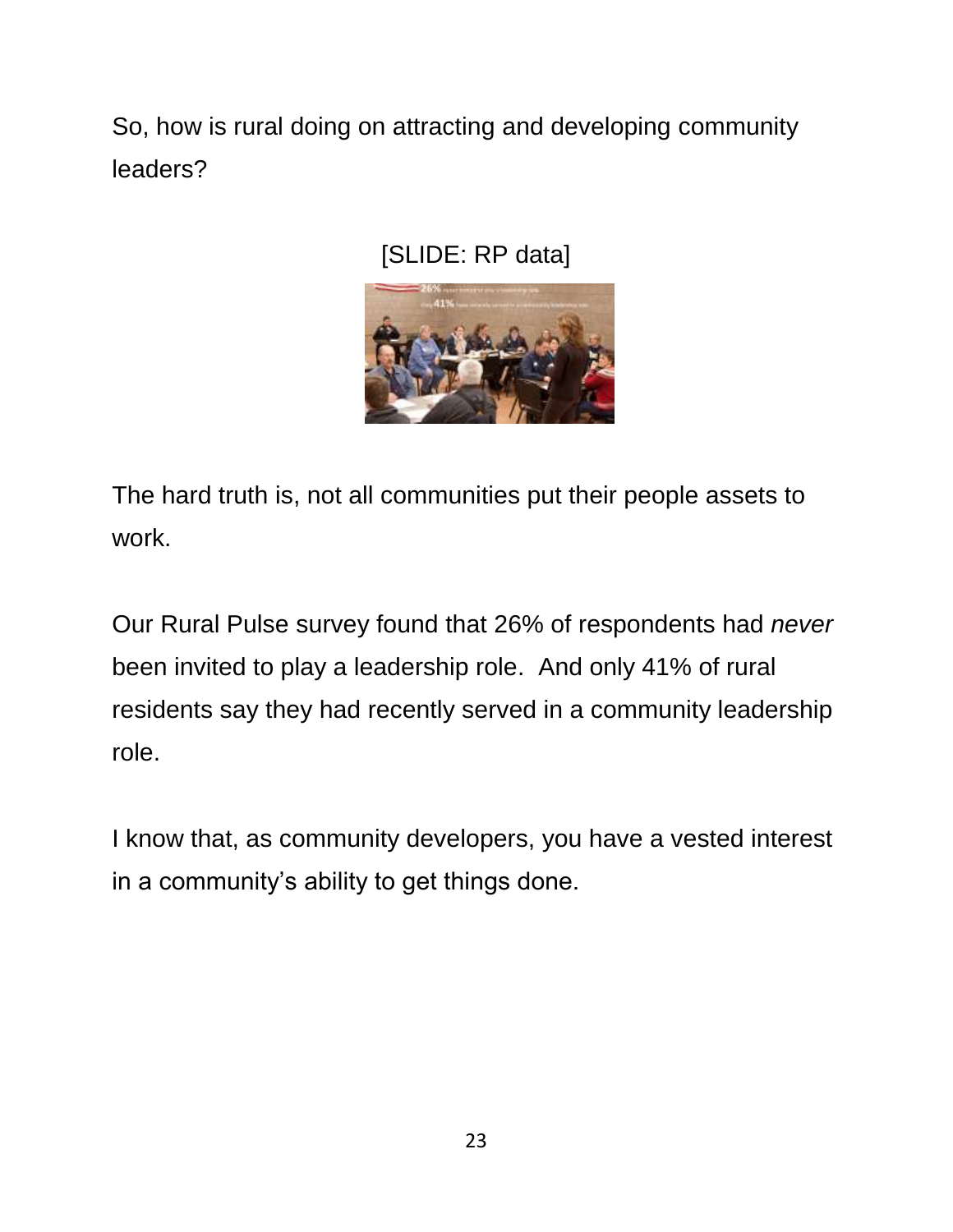So, a question for you…. Where do you have the opportunity to reach out and invite someone into a role of leadership, someone who just needs to hear, "You are the leader we have been waiting for?"

[PAUSE]

### [SLIDE]



I grew up on the Red Lake Reservation.

As a girl, I was given the name "Anna KOO ba day" by an Anishinaabe elder in my community. Some girls are given names that mean "beautiful flower" or "rising sun." But not me. My Indian name means "to tie to together." From the day I was named, I was invited to be a leader. Not just any kind of leader, but one who ties together—what an honor. What a challenge!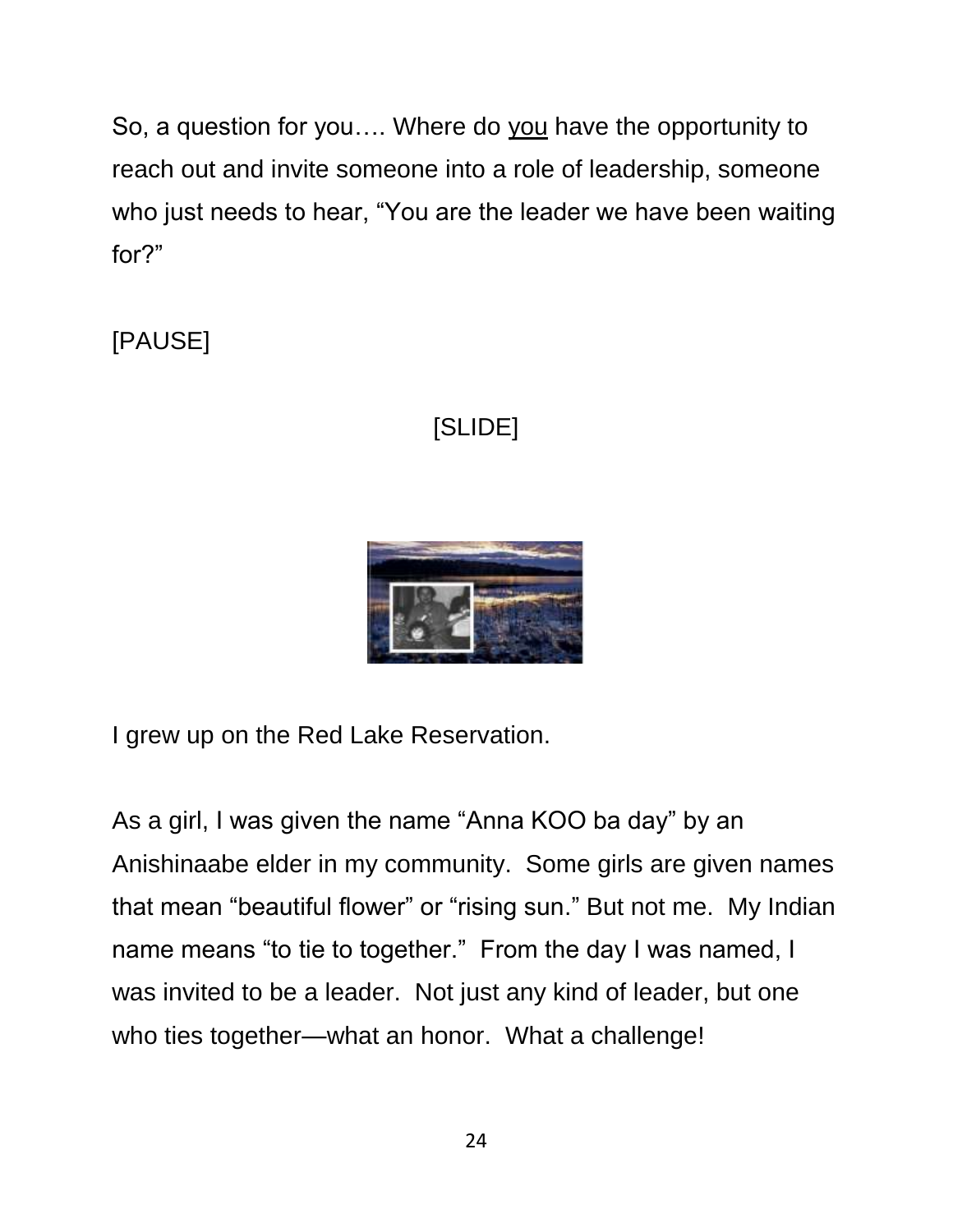And as someone whose name means "to tie together," I especially love Leadership Lesson #4:

**Sustainable community action is anchored in the quality and diversity of its connections**.



Sustainable community action—that's what we're talking about today, right?

By investing in a broader set of relationships for you, your organizations, and helping your communities do the same, community action – progress – will stick better.

The Rural Pulse survey tells us that we have work to do as we develop our leaders. 43% - Nearly half - do not feel that local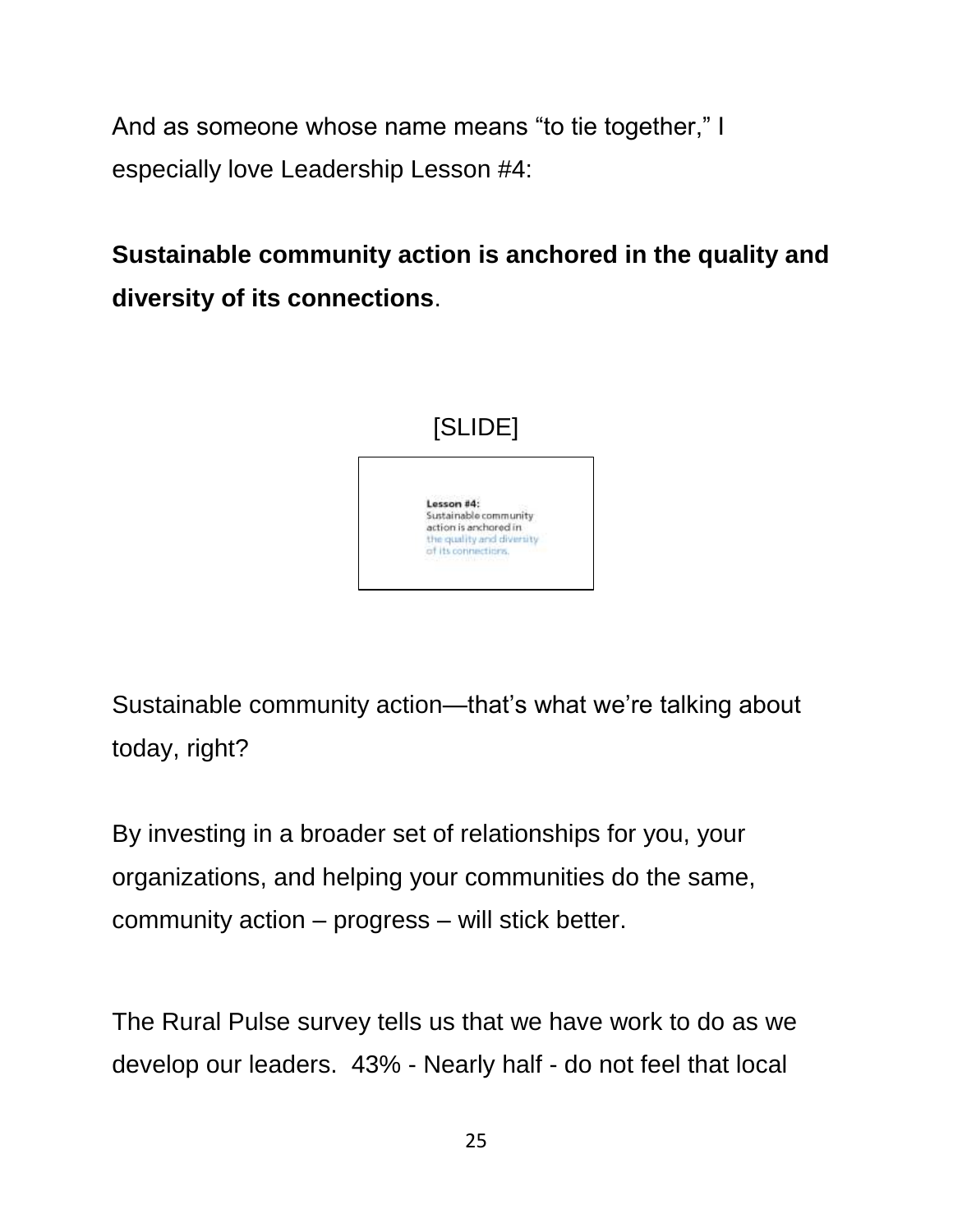leadership **reflects representation from people of differing backgrounds.**



Finally – lesson number five:

**In order for a community to change, it has to have hope**.

Hope is believing that a different future is possible, for ourselves, our people, our communities. Hope is being able to imagine what that future might be. Wise leaders know that creating a shared vision for the future, a vision arising from and embraced by the community, is the engine that powers change. When people have hope, they can accomplish amazing things and better overcome difficult things.

Sometimes hope emerges from unlikely places. From tragedy.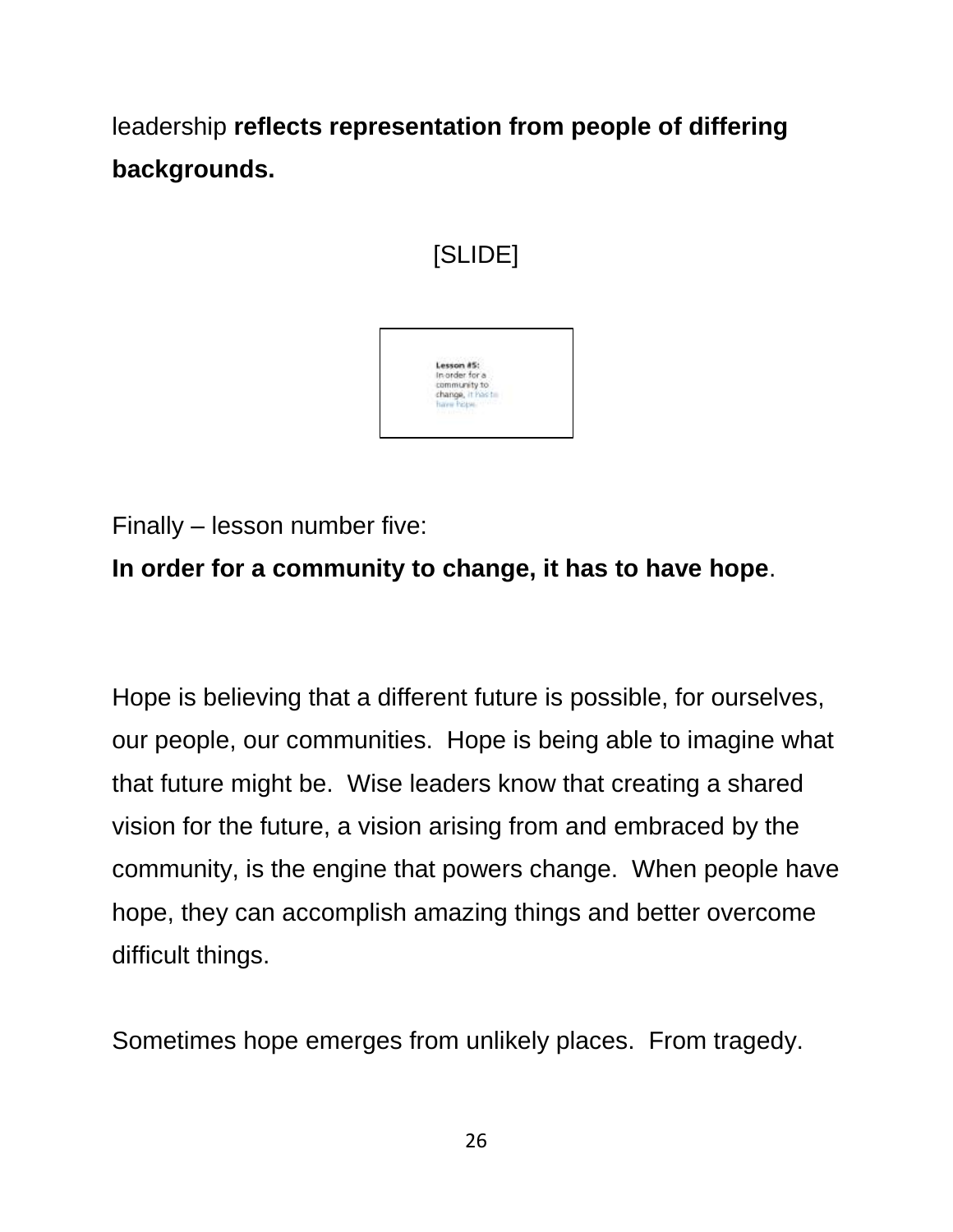

About 10 years ago, a 16-year-old student at the Red Lake High School, a reservation in northern Minnesota, went on a shooting rampage that left 10 people dead and seven injured. He killed his own grandfather, a teacher, a school security guard and five other students before killing himself. Another dozen people were injured.

Because of my role at the Indian Health Service, I was assigned to coordinate the local response for the federal Department of Health and Human Services. At the time, I was the most senior federal official who was geographically close. Plus I happened not only to be Native but was raised on the Red Lake Reservation.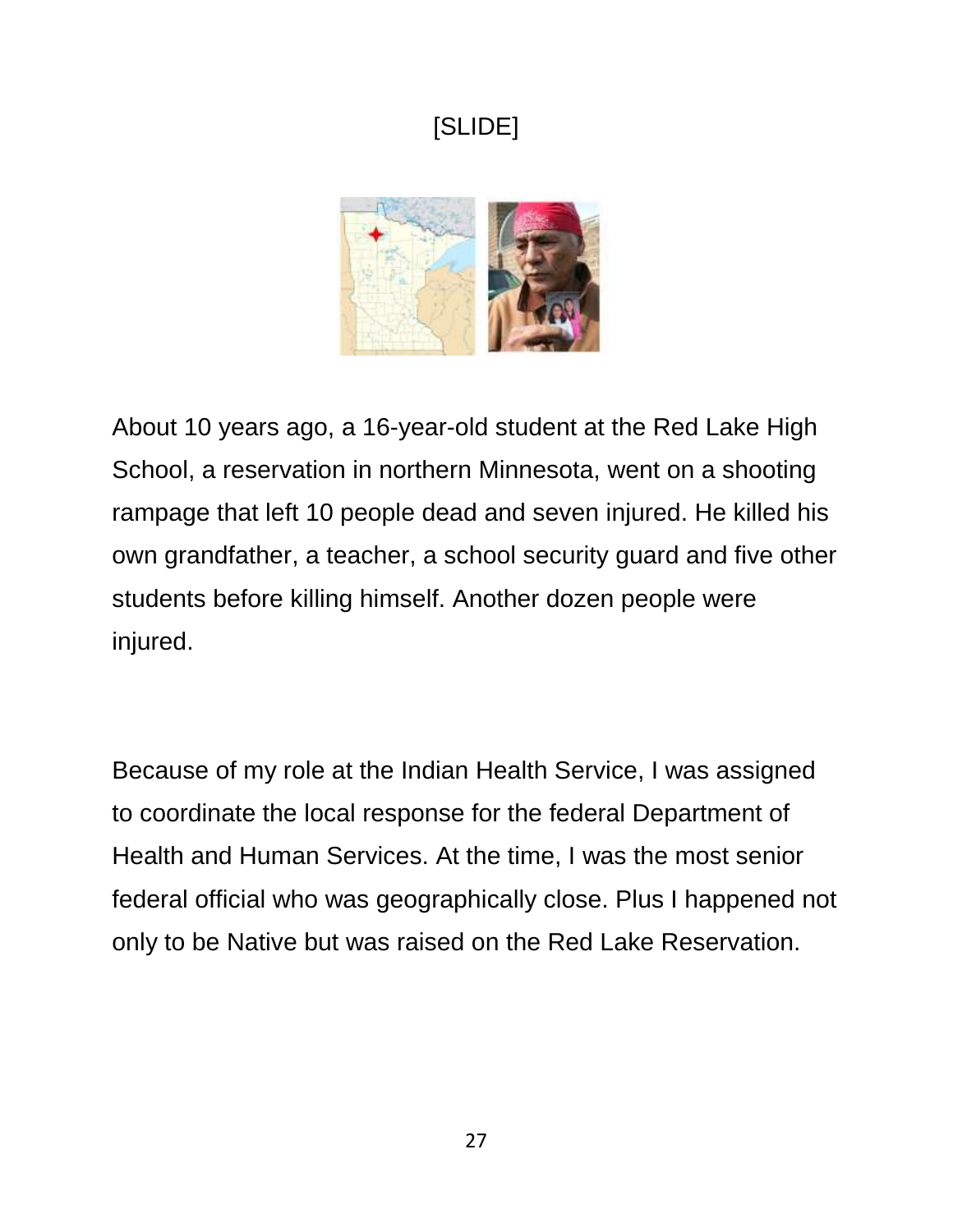That was my high school. I knew the teacher who was killed. I knew both the shooter's and students' families. Being a physician and having worked with the reservation leadership for years helped. I trusted them and they trusted me.

There was so much to organize, but my most immediate role was to be there, to be home. I remember being so very sad, so many funerals. I saw leadership from so many– I remember a nurse at the hospital who stepped forward to tell me about her colleagues who'd been up for days and wouldn't go home, who had tended to the injured and had made a makeshift morgue at the hospital and grieved and supported to many. Leadership, in her case, meant to ask for help.

## [SLIDE]

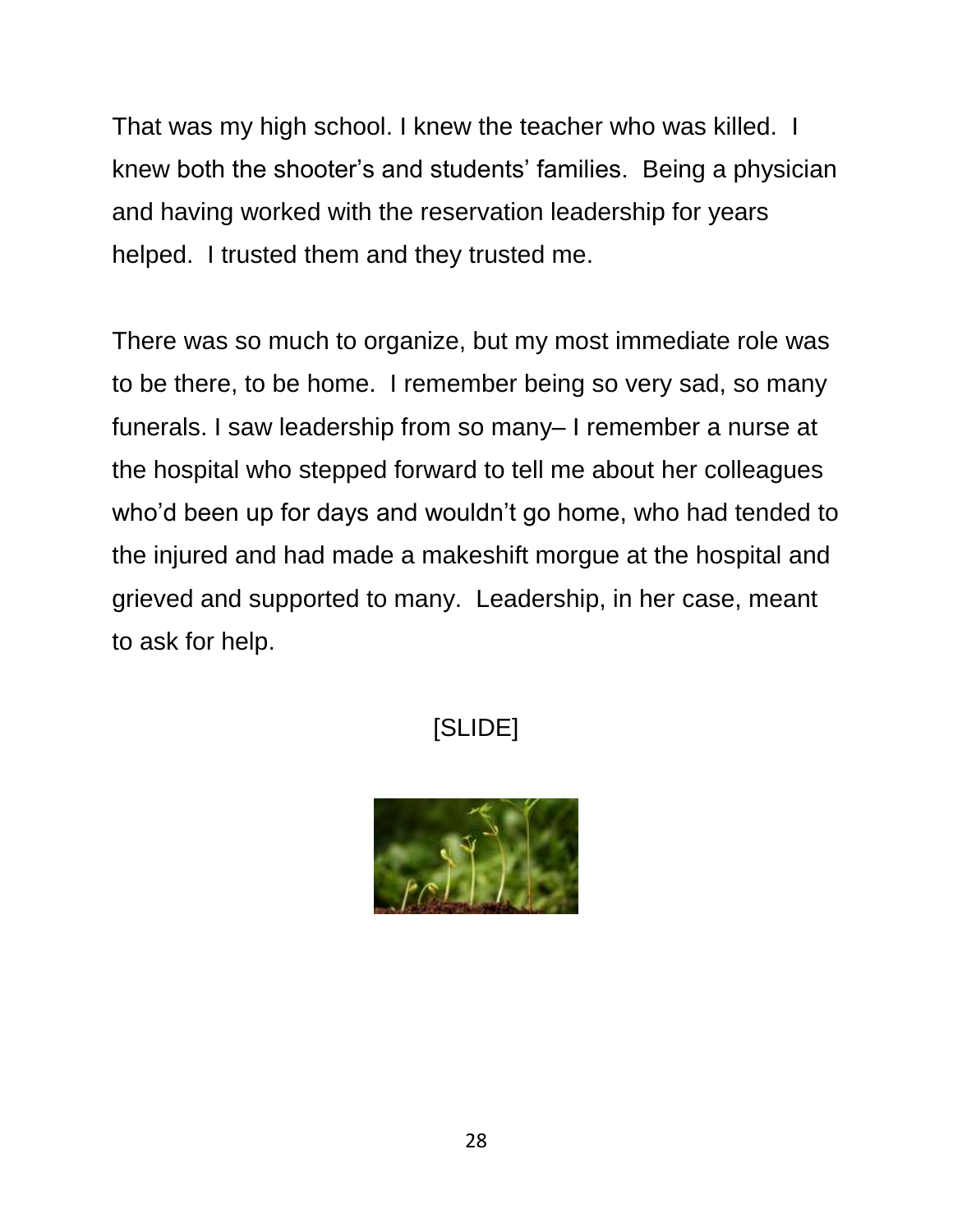Even in those days of terrible tragedy were the seeds of hope: the absolute commitment to protect the children, the urgency to get the school back together, to create a promising future.

Communities established youth leadership councils and we strengthened the local Boys and Girls Clubs. We took on drug and alcohol problems, youth leadership, even cancer prevention. All elements of the community came together—tribal leadership, fire department, educators, the health care system--everybody. Many partners stood by us, including Blandin Foundation.

We used what we'd learned about leadership during this time of horrendous tragedy to help the community heal and emerge stronger than before—resilient and hopeful.

You are out in your communities, working to make them even better places to live and work every day, so you already know this, but it bears repeating: nothing truly worthwhile has ever been easy. There's a lot of hard work ahead.

I hope that my stories and the Five Lessons will be of value to you in your own journey:

29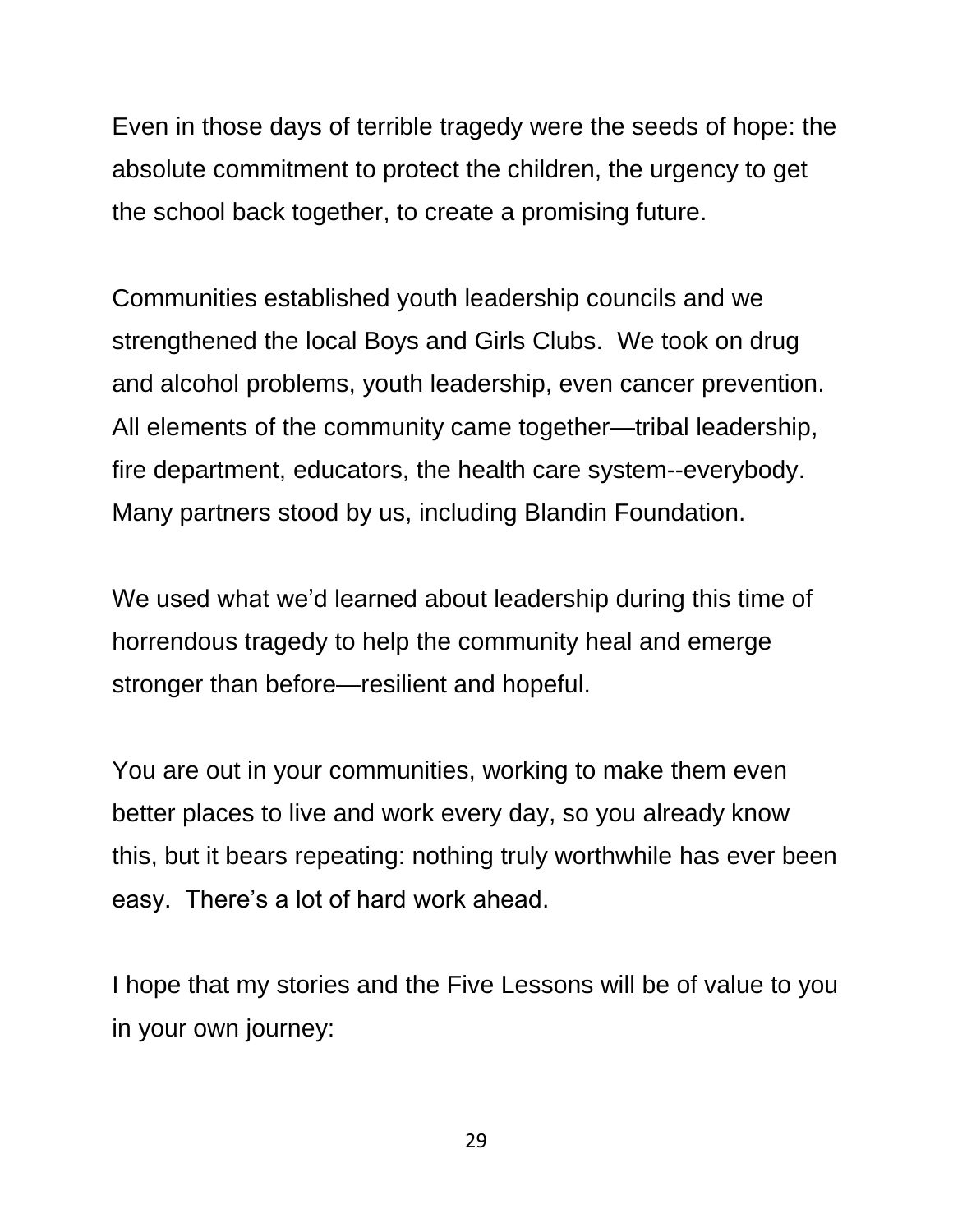[slide: advance lessons 1 at a time.]

- 1. It takes a healthy community to move forward.
- 2. Change can happen from anywhere.
- 3. Leadership is an unlimited resource.
- 4. Quality and diverse connections sustain progress.
- 5. Hope leads to change.

#### [PAUSE] [LOOK OUT AT AUDIENCE]

When people arrive at our leadership training retreats, we tell them, "YOU are the leaders we've been waiting for." I remember how I felt when they said it to me. What a wonderful and awesome sense of challenge there comes with hearing it.

#### [PAUSE] [SAY IT TO THE AUDIENCE WITH INTENT]

"You are the leaders we've been waiting for."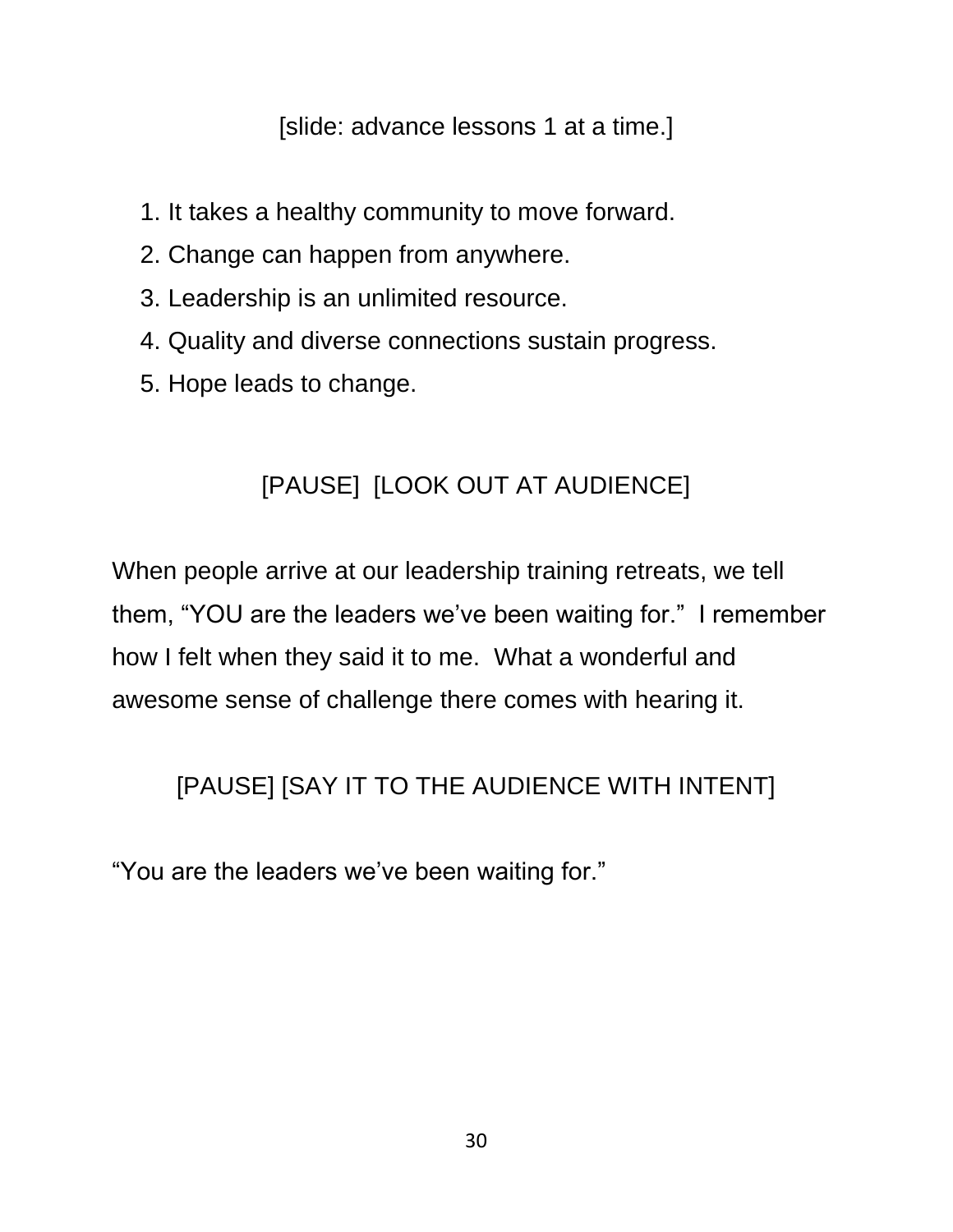

Invest in community leadership. Great community leaders frame issues, build social capital and mobilize resources. They know that they have to do it themselves, but they can't do it alone.

Know that complex community issues still come down to local leadership, and that it's possible to move a community and change a system. A great example is broadband—very complex.

Assess your connections. Encourage those you serve to do the same. Because change breaks along relationship lines. How healthy are your relationships? How diverse are they? With whom are you connected? To whom aren't you connected?

Try this—map an issue you really care about. Put it in the center, then ask yourselves—who are we connected to on this issue? Even better, ask—who is not yet connected to this issue?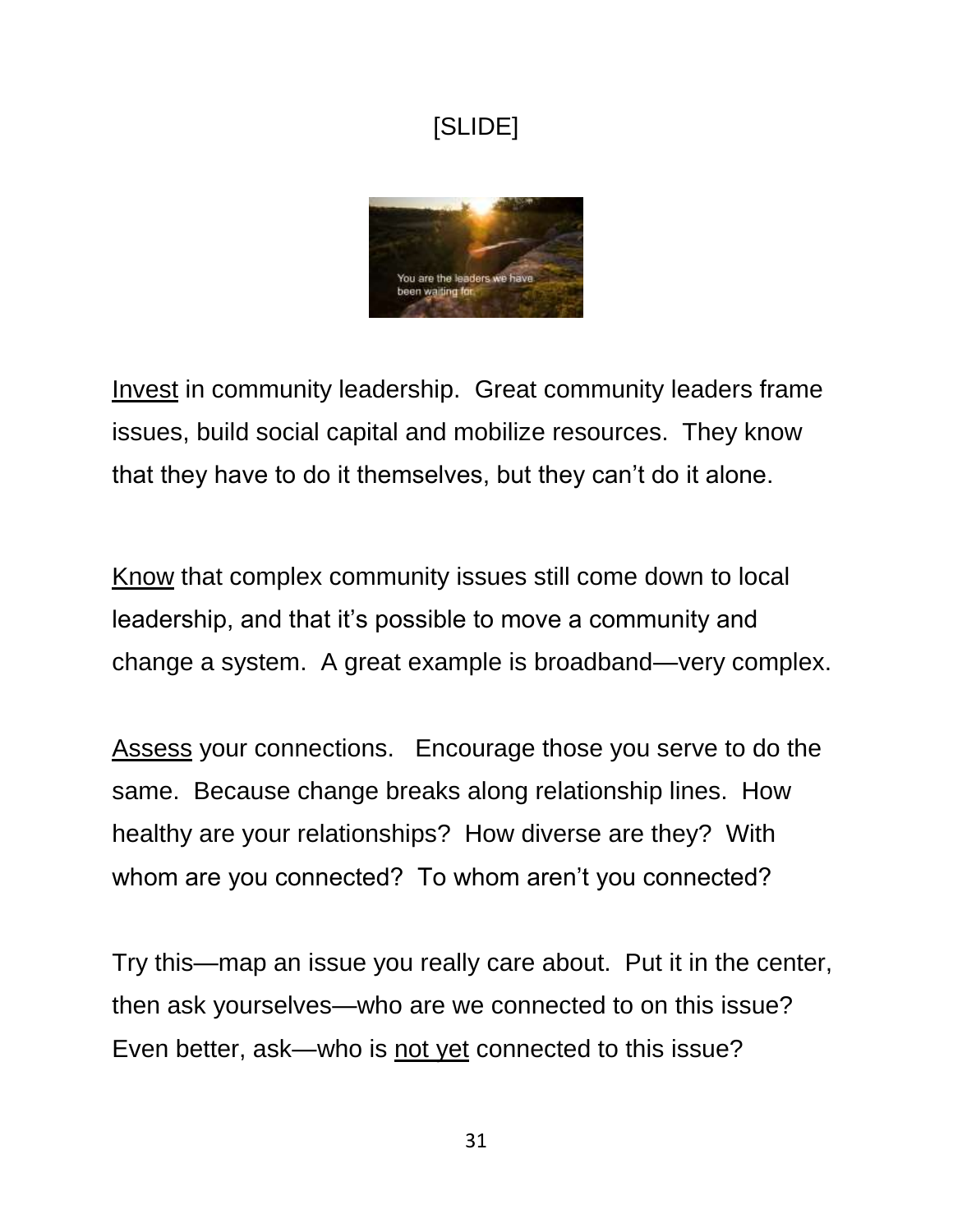

Reach out and bring differences into your midst. To be honest, you may need to ask others to help you see beyond your own reality. I know that Blandin Foundation did.

Right now, we have one of the most diverse board of trustees I am aware of. Racially, politically, age, lifestyle, economic status—we have been extremely intentional. And it makes us stronger.

And, it's a journey.



[SLIDE: image]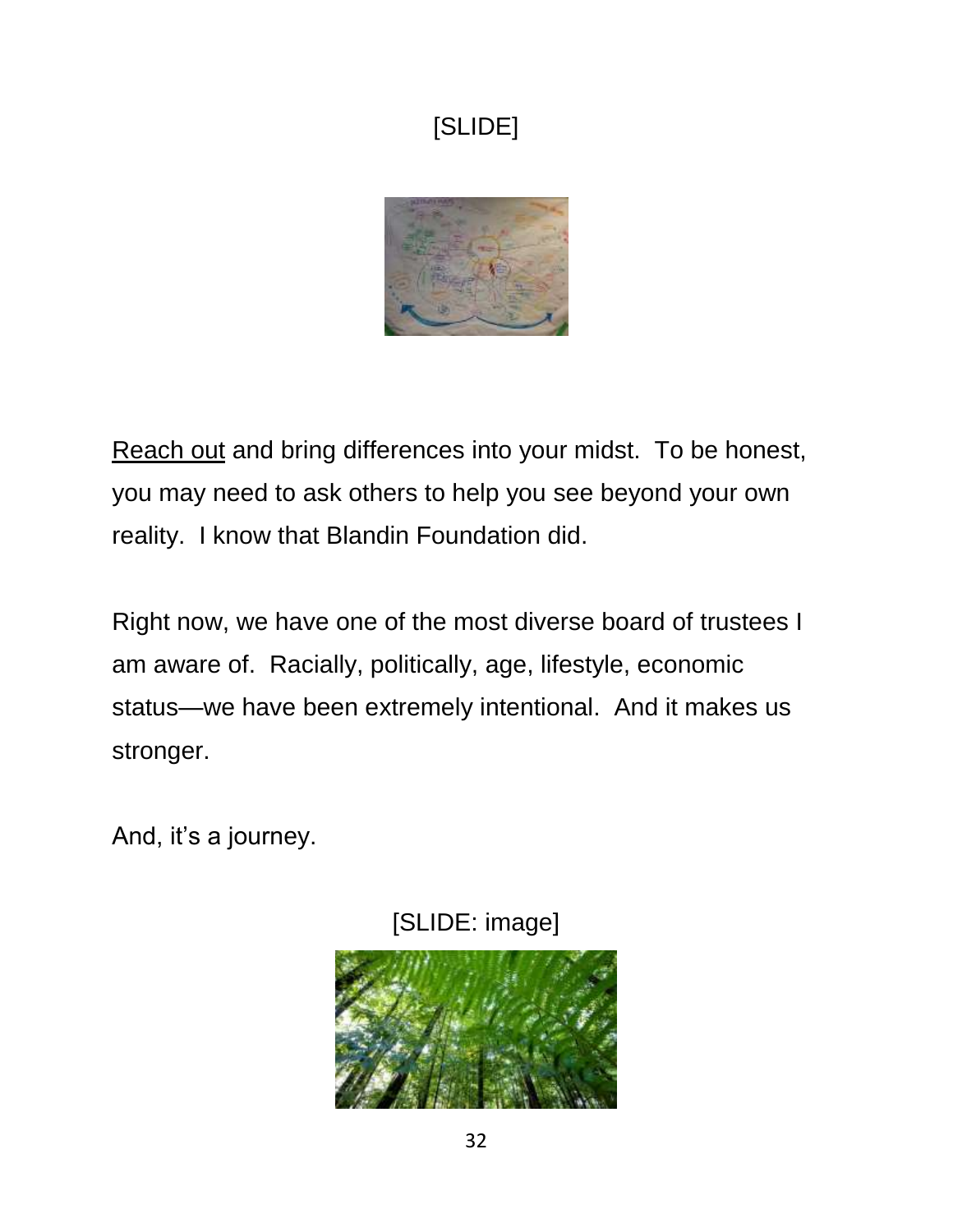Finally, every once in a while, stand still. For your own sake, as well as the community's. Know that what you need is there. That good change is possible. And take care of yourself. Your work can be lonely, it can be exhausting and frustrating—and it can change the future.

Over and over, I see that **that real communities are built through hard work** - the hard work of leadership, of genuine inclusion, of reaching across boundaries and building lasting connections.

That's the fertile soil from which resilient, vibrant rural communities grow.

And you are a big part of this.

#### **I believe that we** *all* **are in the hope business.**

Thank you. Miigwetch.